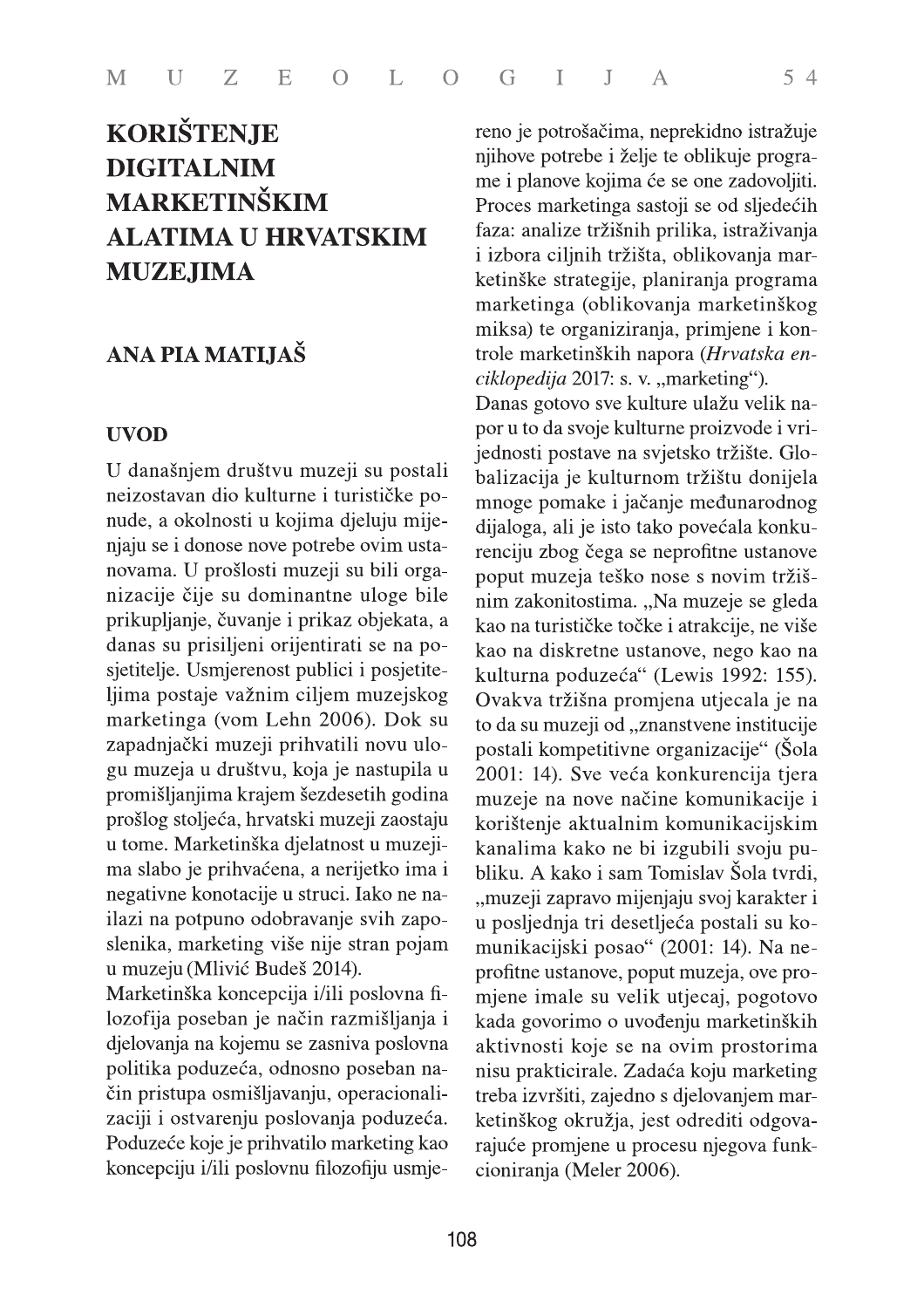Šola ističe nekoliko pogodnosti koje marketing donosi muzejima:

- Marketing je potreban zbog posjeta. Cilj je muzeja da posjećenost brojem, trajanjem, kvalitetom, strukturom posjetitelja i trajnim učincima bude što bolja.
- Marketing je potreban zbog financiranja. Cilj je muzeja stabilan i izdašan proračun u dijelu koji namiruje država i rastući prihod od posjetitelja, sponzora i donatora.
- Marketing je potreban zbog javne slike muzeja. Cilj je muzeja imati stalnu podršku javnosti, tj. biti dobro primljen i rado podupiran. Marketing služi kako bi svojim argumentima uvjerio upravu da željena slika muzeja podrazumijeva precizan napor (2001: 80).

Marketinški trendovi posebice kasnije ulaze u muzejske ustanove u Hrvatskoj o čemu svjedoči statistički pregled Muzejskoga dokumentacijskog centra za 2015. godinu, kada je ukupan broj zaposlenih u muzejima iznosio 1663 zaposlenika, od čega je samo 28 zaposlenika imalo stručno zvanje stručnjaka za marketing i/ili odnose s javnošću (Muzejski dokumentacijski centar 2015). Formalni plan marketinga danas ima tek 12 % kulturnih ustanova, a osobu zaduženu za marketing i promidžbu njih 22 %. Marketinške su aktivnosti podjednako usmjerene na sve segmente potražnje, a istraživanje tržišta provodi tek 20 % kulturnih ustanova i 38 % kulturnih događanja i manifestacija (Tomljenović i dr. 2003: 15). U posljednjih nekoliko godina mijenja se okolina u kojoj muzeji djeluju te je sve veći pritisak na samoodrživost zbog smanjenih novčanih sredstava koje muzejske ustanove primaju od osnivača. Zabrinjavajuće je da se tek pod ovakvim pritiskom muzeji počinju okretati publici uključivanjem marketinških aktivnosti iako se one nisu godinama provodile. Spora prilagodba novim tržišnim, pa u konačnici i općim okolnostima, nije jedini problem muzeja, već kako Šola ističe: "Stručnjaci za marketing, zaposleni u muzeju, najčešće su daleko od shvaćanja struke i zato je muzejski marketing premalo uvjerljiv. I proizvod i njegov plasman su nove teme u muzeologiji" (2001: 39). Marketing neprofitnih ustanova svjedočanstvo je da muzeji, iako nisu u potpunosti toga svjesni, ipak sudjeluju u novome, heterogenom tržištu proizvoda i usluga. No i dalje na margini interesa medija i bez jasnog imidža na tržištu (Mlivić Budeš 2014: 26).

Jedno od malobrojnih istraživanja o marketingu u muzejima provela je 2014. godine Elvira Mlivić Budeš u doktorskom radu pod nazivom Vrednovanje marketinške komunikacije u muzejima Republike Hrvatske. Rezultati istraživanja, provedenoga u sto muzeja Republike Hrvatske, općenito pokazuju manjkavost provedbe marketinške komunikacije u muzejima, a najveći dio istraživanja bavi se odnosima između broja zaposlenih i marketinške osviještenosti u muzejima, odnosno između broja posjetitelja i marketinških aktivnosti u muzeju. Istraživanje je pokazalo da razlika između muzeja koji zapošljavaju manje od 15 osoba i onih koji zapošljavaju više od 15 osoba nije statistički značajna za provođenje marketinške komunikacije u muzejima. Jednake rezultate pokazuje i usporedba odnosa muzeja koji godišnje broje više od 10 000 posjetitelja i onih koji broje manje od 10 000 posjetitelja. Unatoč velikoj vrijednosti ovakvih istraživanja, kojih je,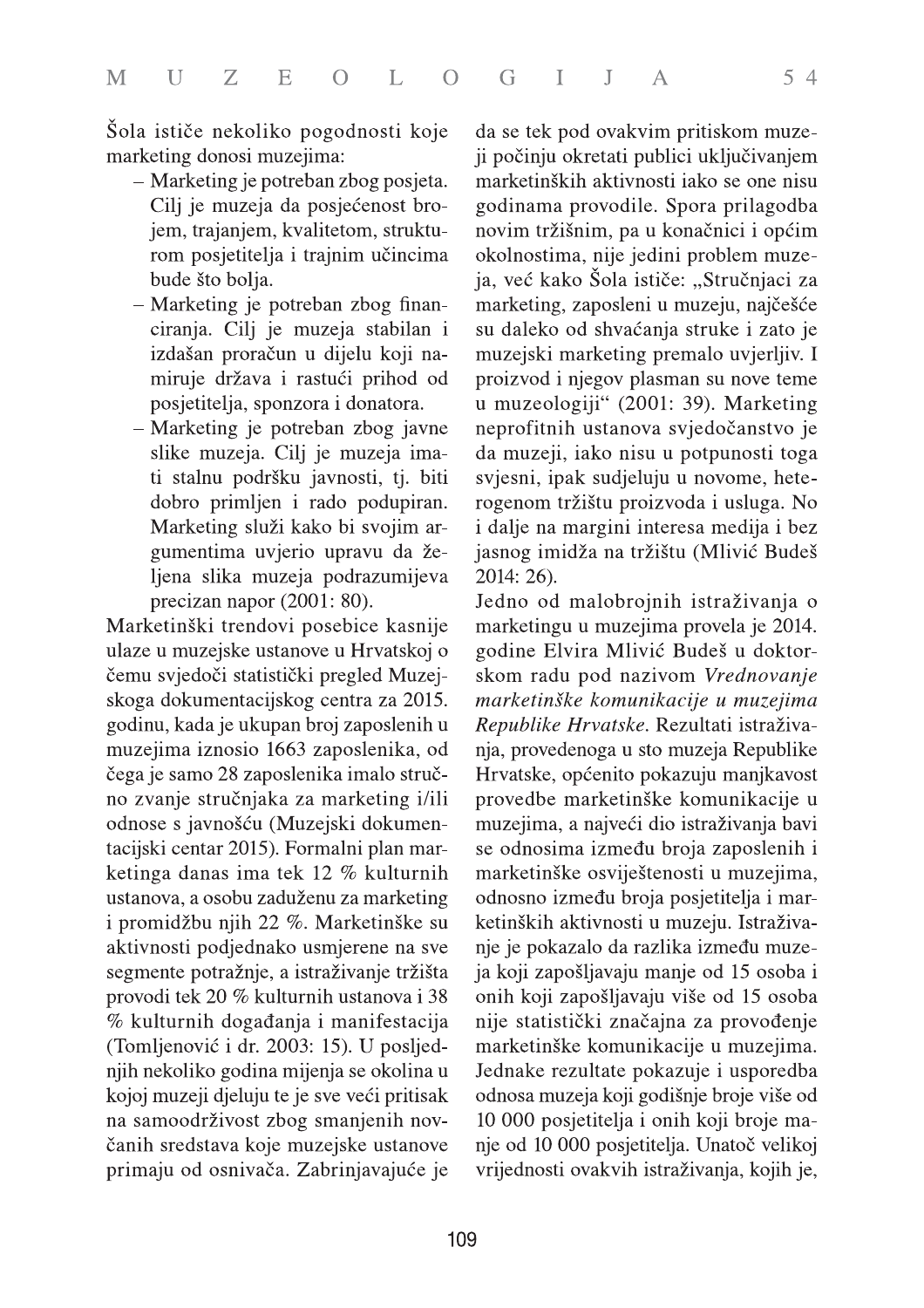napominjem, nedovoljno, dosad nije provedeno sustavno istraživanje digitalnih marketinških alata u muzejima te je ovo jedno od prvih istraživanja ovog tipa.

Tehnološki napredci postignuti tijekom posljednjih godina i uvođenje takozvane tehnologije Web 2.0 doveli su do društvenih promjena u kojima ni muzeji nisu mogli ostati po strani. Brzina kojom se razvijaju nove tehnologije ne utječe samo na muzeje nego i na korisnike. Stoga je važno da muzej bude svjestan inovacija koje ga okružuju i načina komunikacije, kako bi išao ukorak sa svojom publikom. Korištenje digitalnim marketinškim alatima u muzejima danas nije novost, no manjak analiza i istraživanja ove tematike ne daje nam jasne uvide o tome u kojoj se mjeri njima koristi i kako. Cilj je ovog rada metodom ankete, koja je provedena na 42 stručna muzejska djelatnika, dobiti uvid u opće stanje korištenja marketingom i digitalnim marketinškim kanalima u hrvatskim muzejima.

## **DIGITALNI MARKETING**

Teško je zamisliti da postoji organizacija ili poduzeće koje se ne koristi internetom. Nove mogućnosti, jednostavnost upotrebe i opći trendovi zahtijevaju od poduzeća da se okreću novim načinima komunikacije. Svjedočimo potpuno novim obrazovnim disciplinama i stručnim zvanjima koja donosi ovaj novi model marketinške komunikacije, a stručnjaci za digitalni marketing danas su iznimno traženi na tržištu rada. Jednako tako u ovom procesu ne zaostaju ni kulturne ustanove, koje su prihvatile novi komunikacijski model.

U teoriji internetski je marketing jedna od najbrže rastućih i najuzbudljivijih grana marketinga. Budući da svijet postaje sve povezaniji, cilj je pratiti nove trendove kako bi se došlo do potencijalnih korisnika (Trengove Jones, Malczyk i Beneke 2011). Internetski je marketing, često zvan e-marketingom ili digitalnim marketingom, bilo koja marketinška aktivnost koja se provodi na internetu. Osim klasičnog oglašavanja bavi se i drugim vrstama mrežnih aktivnosti poput e-pošte ili društvenog umrežavanja, stvaranja baza klijenata i sličnoga. Digitalni marketing nadovezuje se ili povezuje s klasičnim izvanmrežnim marketingom i zajednički tvore djelotvornu oglašavačku strategiju (Trengove Jones, Malczyk i Beneke 2011: 4).

Tri su temeljna načela internetskog marketinga:

- 1. Neposrednost komunikacija na mreži je brza i zahtijeva trenutačnu reakciju. Kako bi se održao interes publike, odgovor na upit mora biti brz, inače publika gubi pozornost i odlazi na drugu lokaciju na mreži.
- 2. Personalizacija korištenje digitalnim kanalima kao komunikacijskim alatom omogućuje precizno ciljanje publike, praćenje njihovih želja, aktivnosti i interesa, kako bi se osmislili oglasi koji su personalizirani i usmjereni određenoj skupini korisnika koju želimo zainteresirati.
- 3. Relevantnost digitalna komunikacija mora biti odgovarajuća i zanimljiva, inače će je korisnici zanemariti. S obzirom na to da se na internetu natječe s velikim brojem konkurenata, poruka mora davati točno ono što korisnici žele u vrijeme kada im to najbolje odgovara (Trengove Jones, Malczyk i Beneke  $2011:4$ ).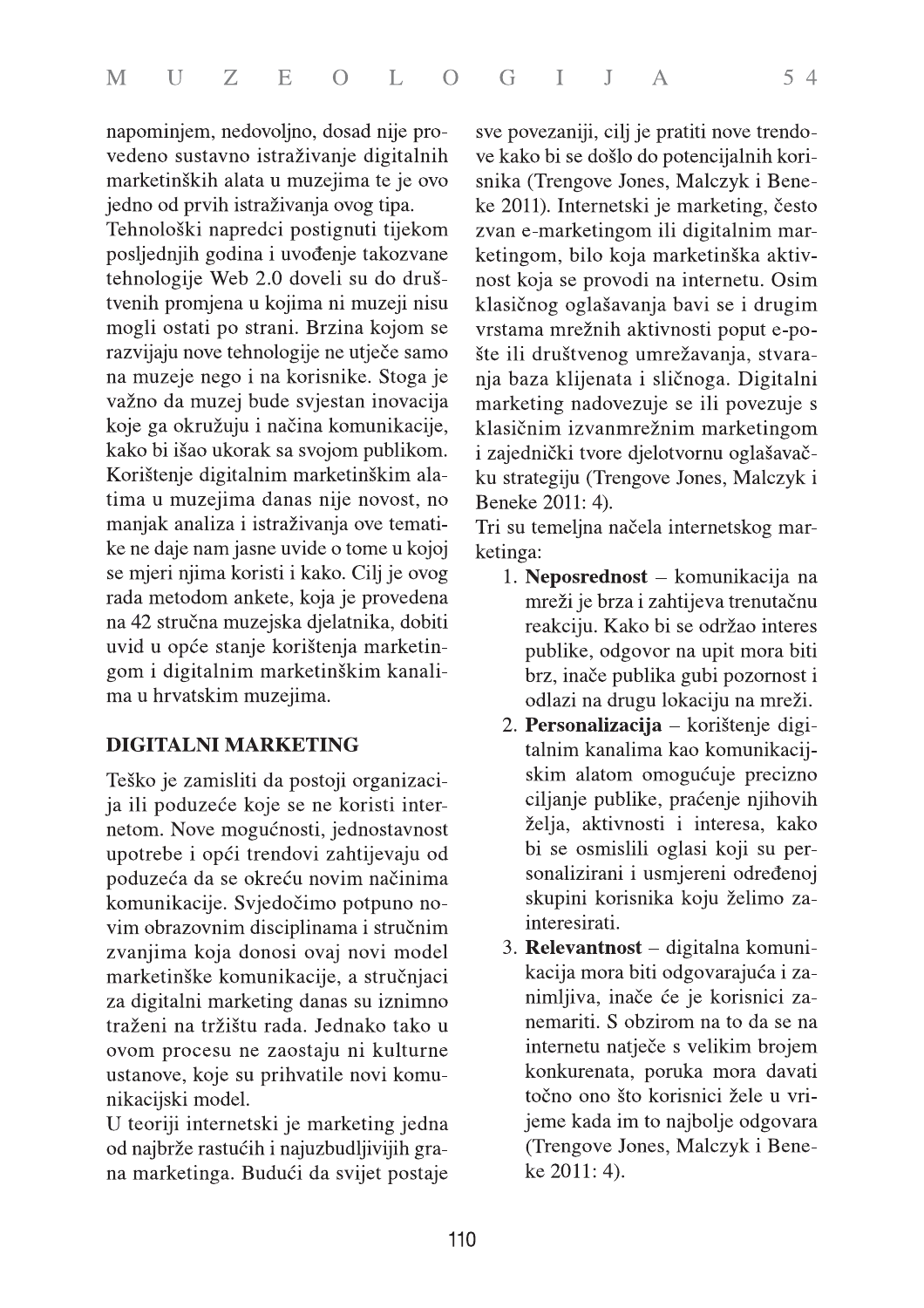Digitalno doba nedvojbeno je unijelo promjene u način oglašavanja i ophođenja s klijentima. Današnji marketinški oglašavački trendovi daleko su napredovali od klasičnog "slanja poruke prema van". Odnos s kupcima, izravna i dvosmjerna komunikacija te stvaranje povjerenja u *brand* postali su nužni, a upravo tomu digitalni marketing može zahvaliti za svoju sve veću popularnost. Neke od mogućnosti koje digitalni mediji pružaju marketingu jesu:

- medij za oglašavanje
- medij za davanje izravnog odgovora
- platforma za prodajne transakcije
- kanal distribucije (za digitalne proizvode)
- mehanizam za usluživanje kupaca  $(FAO)$
- mehanizam za izgradnju i održavanje odnosa s kupcima (glasilo, istraživanja itd.) (Paliaga i Mihovilović s. a.).

Digitalni marketing pruža jednake mogućnosti kao i konvencionalni marketing, a razlika je u tome što je ovaj način



Slika 1. Shema digitalnog marketinga (Paliaga i Mihovilović s. a.)

oglašavanja izravan, brži, dostupniji, više mjerljiv i vrlo često znatno jeftiniji od tradicionalnog načina oglašavanja. Kulturne ustanove, koje se u prvom redu temelje na odanosti svojih korisnika, ne smiju slati samo jednosmjerne poruke već ovakvim kanalima moraju istraživati navike svojih korisnika kako bi iskustvo koje nude u muzeju bilo zanimljivije i uvjerljivije.

Digitalni marketing pojam je sličan e-marketingu, a obuhvaća korištenje svim digitalnim komunikacijskim kanalima, od digitalne televizije, interneta, mobilnih telefona do ostalih oblika digitalnih medija. Digitalni marketing širi je pojam od internetskog marketinga jer obuhvaća različite oblike dosega potencijalnih ciljnih skupina koji nisu samo zasnovani na korištenju internetom (Slika 1). Internetski marketing dio je digitalnog marketinga, a ovaj se rad bavi istraživanjem komunikacijskih kanala u tom segmentu digitalnog marketinga. Kao i njegov nadređeni pojam, i internetski marketing dijeli se na komunikacijske kanale kojima marketinški stručnjaci mogu raspolagati kako bi komunicirali sa svojom publikom.

Najvažnije usluge internetskog marketinga jesu:

- društvene mreže
- elektronička pošta
- mrežne stranice
- grupe za rasprave ili forumi
- blogovi
- elektroničko trgovanje (Paliaga i Mihovilović s. a.).

Trenutačni su trendovi u internetskome marketingu:

- Marketing na društvenim mrežama: Bez obzira je li riječ o prolaznom trendu ili o novome marketinškom kanalu, nedvojbeno je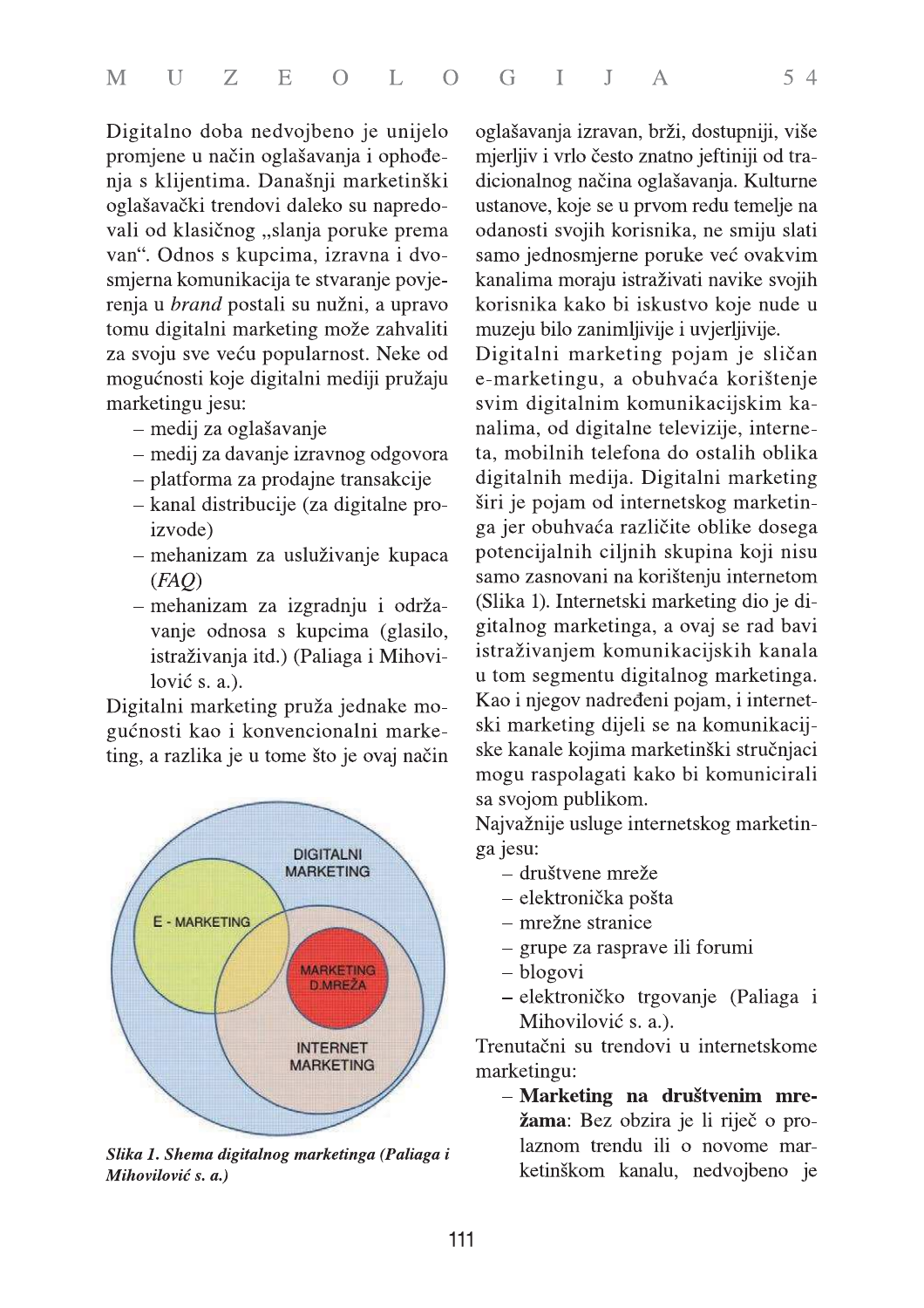da su društvene mreže utjecale na način oglašavanja i komunikacije s korisnicima/kupcima. Marketing na društvenim mrežama uključuje preporuke, dijeljenje, izgradnju osobnosti branda i obraćanje tržištu kao skupini pojedinaca koji zahtijevaju različite potrebe. One potiču korisnike na sudjelovanje i širenje svijesti o proizvodu/brandu među drugim korisnicima.

- Viralni marketing: Ovaj oblik marketinga uključuje eksponencijalno širenje marketinške ponude mrežnim kanalima, tako da korisnici sami dijele sadržaj jer im je zanimljiv, zabavan, relevantan i slično. Cilj je ovakvih kampanja postići akciju dijeljenja i širenja svijesti bez velikih ulaganja. Viralnost se zasniva na korisničkom angažmanu, ne na plaćanju publiciteta.
- Brand kao proizvod: Više nego ikada prije brandovi stvaraju uloge i identitet koji ih predstavljaju u javnosti te se na njima zasnivaju više nego na proizvodima koje prodaju. Društvene mreže pogodan su kanal za ovakav tip samopromidžbe jer omogućuju izravan kontakt s korisnicima.
- Ciljanje: Za razliku od izvanmrežnog oglašavanja kojim se obraća širokoj populaciji, u digitalnome marketingu nastoji se usko odrediti (ciljati) publiku kojoj se obraća. Digitalnim kanalima može se dobiti puno osobnih podataka, a na temelju toga osmisliti sadržaj koji će se predstaviti na ciljnom tržištu. Ovaj tip oglašavanja puno je uspješniji od konvencionalnog načina oglašavanja.

- Zasićenost oglašavačkog prostora: Korisnici su zasićeni s mnogo oglasa kojima su svakodnevno izloženi i vrlo se često koriste aplikacijama za neprikazivanje oglasa na svojim pretraživačima. Kanalima digitalnog marketinga mogu se osmisliti dinamični i zanimljivi oglasi koji bi korisnicima privukli pozornost upotrebom različitih vrsta medija, formata, mjesta na kojima će oglasi biti postavljeni i slično (Trengove Jones, Malczyk i Beneke 2011: 10-11).

 $54$ 

Aktivnosti poput poticanja stvaranja virtualnih zajednica, podržavanja njihova djelovanja i komunikacije s članovima zajednice po svojoj su prirodi uvelike drukčije u odnosu na ostale oblike marketinške komunikacije na internetu. Upravljanje virtualnim zajednicama postaje sve zastupljenijom aktivnošću u internetskome marketingu te zahtijeva nova znanja marketinških stručnjaka. Marketinški stručnjaci društvenim se medijima koriste za otvaranje stranica o poduzeću ili markama poduzeća, koje okupljaju postojeće i potencijalne korisnike i tako potiču njihovo umrežavanje, podržavaju djelovanje već postojećih tematskih skupina korisnika, odgovaraju na pitanja korisnika, organiziraju nagradne igre, prate napise o poduzeću i odgovaraju na njih i sl. Usto, poduzeća svoje mrežne stranice moraju prilagođivati društvenim medijima (engl. social media optimization, SMO), odnosno provoditi skupinu tehnika u internetskome marketingu čiji je cilj pozitivno utjecati na publicitet u društvenim medijima (Škare 2011: 14).

Iako se naizgled čini da je digitalni marketing jednostavniji za upravljanje od tradicionalnog marketinga, to nije točno. Digitalni marketing počiva na istim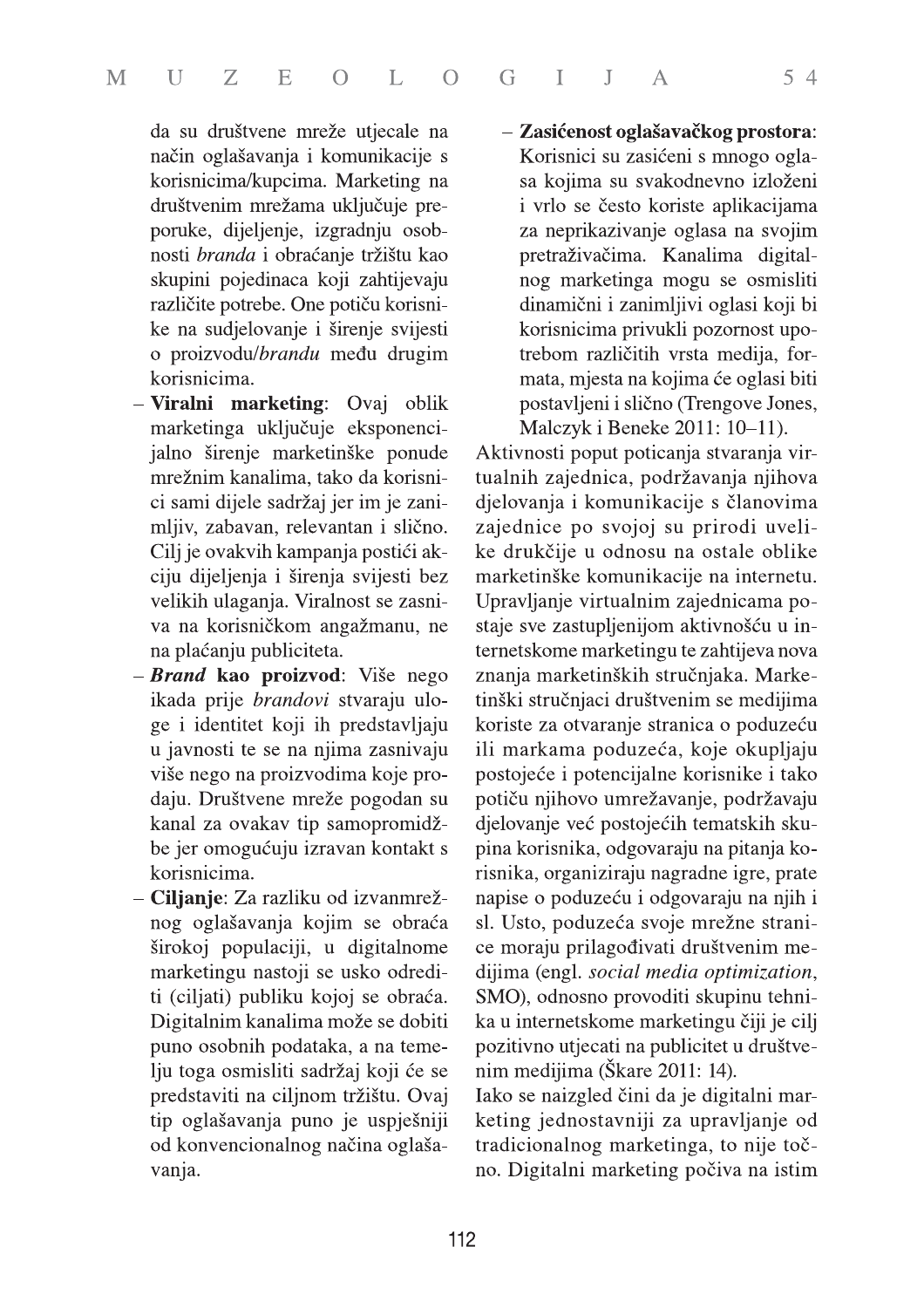načelima kao i tradicionalni marketing, stoga je važno da je osoba koja upravlja ovim komunikacijskim kanalima upoznata s načelima marketinga kako bi se komunikacijski kanali maksimalno iskoristili. Također je važno obrazovati osoblje koje je zaduženo za digitalni marketing jer svaki od alata ima svoje alate, pravne propise i zakonitosti kojih se treba pridržavati da bi kampanje polučile uspjeh. Vrlo često na ove se kanale gleda kao na "manje vrijedne" ili "jednostavne" jer se većina nas koristi njima privatno, no poslovno upravljanje nije ni slično privatnom korištenju, stoga se ta dva iskustva nikako ne smiju miješati. U muzejima je ovaj dio marketinga posebno problematičan jer se njime bave gotovo isključivo neprofesionalci. Dodatna izobrazba svakako je prijeko potrebna, kako bi muzealci dobili nužna znanja za upravljanje ovim alatima ako za njih nije zaduženo školovano osoblje.

#### Primjena digitalnog marketinga u muzejima

#### **Web 2.0**

Web 2.0 nova je generacija mrežnih usluga koje stavljaju naglasak na sudjelovanje korisnika, interaktivnost i komunikaciju. Korisnici više nisu samo čitatelji već aktivni stvaratelji sadržaja koji se neprestano stvara, nadopunjuje i mijenja svoje oblike (Šimunko 2007: 8).

Tehnološki napredci postignuti u zadnjoj godini i uvođenje takozvane tehnologije Web 2.0 doveli su do društvenih promjena u kojima ni muzeji nisu mogli ostati po strani. Društvene mreže poput Facebooka i Twittera te platforme kao što su Wikipedija ili YouTube donijele su nov oblik povezanosti i stalnu razmjenu iskustava i mišljenja te neizbježno promijenile način na koji ljudi planiraju svoje kulturne aktivnosti, pa tako i posjete muzeju. Muzeji tako obavještavaju javnost o novim izložbama i aktivnostima, objavljuju fotografije s postavljanja izložaba ili posjeta poznatih osoba, nude zanimljive i neobične podatke o svojim zbirkama, objavljuju natječaje i nagradne igre. Korisnici mogu dalje promicati muzej dijeleći informacije sa svojim kontaktima. Zahvaljujući različitim alatima, kao što je postavljanje fotografija i videa, novosti se lako prenose i uspostavlja se visoka razina interakcije. Publika odgovara komentarima, kritikama i pitanjima, čime se muzej i korisnici postavljaju na istu razinu te se stvara nov način komunikacije, osobito koristan za približavanje mlađoj publici i osobama koje dotad nisu bile u doticaju s muzejom (Domšić 2009: 130). Muzeji, povijesni arhivi i srodne ustanove trebali bi "prilagoditi vlastite sadržaje potrebama onih koji očekuju digitalne kanale kao dio doživljaja određenog umjetničkog djela, odnosno djela ili činjenice od povijesne važnosti" (Čigoja i Radović 2014: 292).

Rosen i Nelson donose tri glavne značajke alata Weba 2.0 koji olakšavaju društveno dijeljenje:

- 1. objavljivanje informacija koje vrše korisnici mreža
- 2. dijeljenje informacija na društvenim mrežama koje omogućuju korisnicima da biraju s kim žele dijeliti sadržaje
- 3. opcije društvenih mreža koje se zasnivaju na ideji suradnje pri uređivanju sadržaja i diskutiranju.

Povećanjem društvene aktivnosti okoliš Weba 2.0 omogućuje iskustva dijeljenja i objavljivanja informacija na više načina (Rosen i Nelson 2008: 3-4).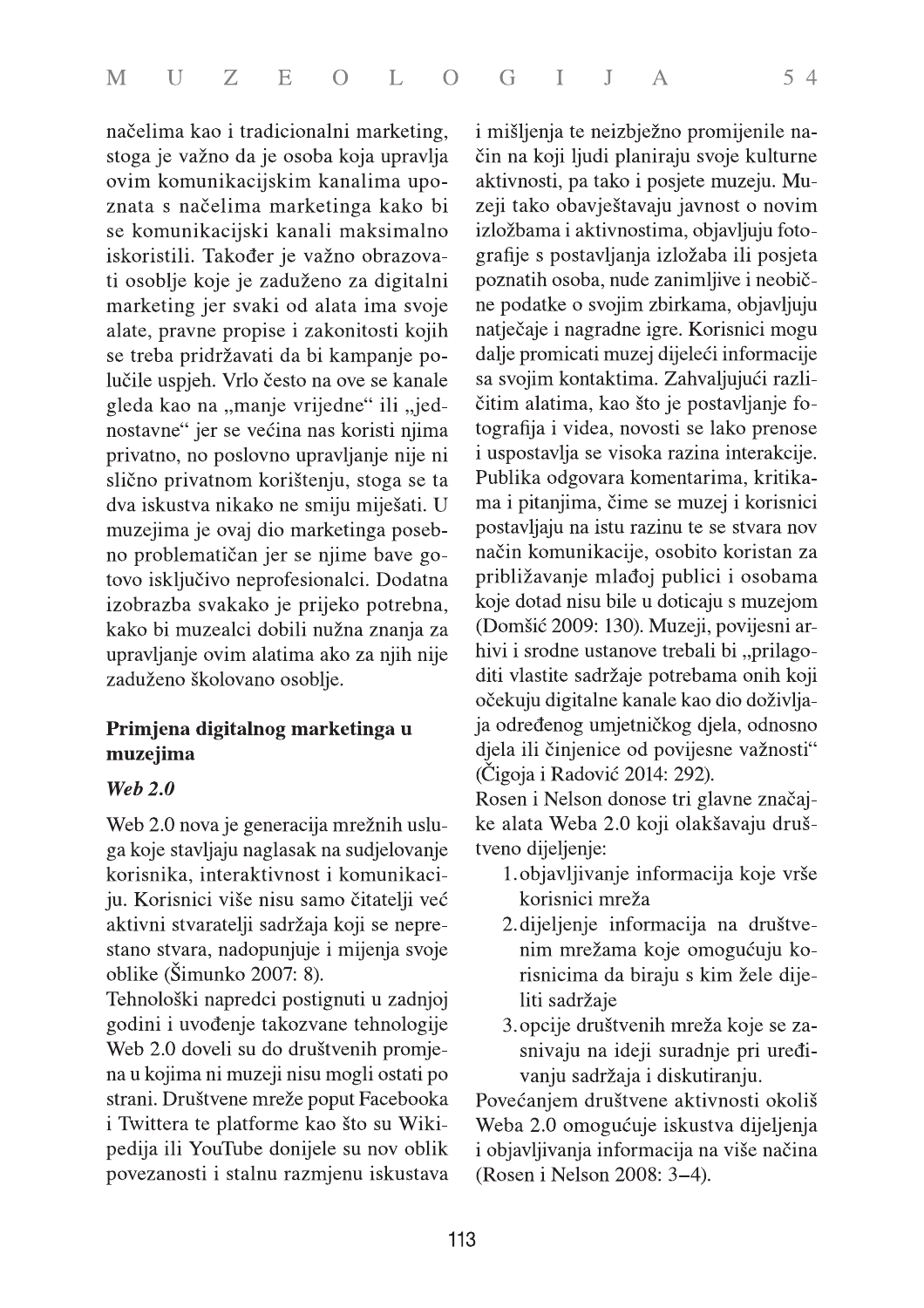#### Mrežna stranica

Kotler objašnjava kako je izrada mrežne stranice jednostavno rješenje za muzeje koji žele povećati svoju vidljivost na internetu, a savjetuje da bi muzeji trebali upotrebljavati i promicati upotrebu širokog raspona novih tehnologija i medija koji prelaze granice interneta, poput osobnih digitalnih uređaja, primjerice mobilnih telefona i slično. Kako bi to postigli, važno je da se koriste najnovijim tehnologijama koje su dostupne na tržištu i stvaraju sadržaj koji je namijenjen tim tehnologijama. Cilj je ovakvih sinergijskih akcija povećati vidljivost muzeja, stvoriti svijest u javnosti i povezivati skupine korisnika (Kotler, Kotler i Kotler 2008: 389). Mrežna stranica postala je svojevrsna osobna iskaznica na internetu, a na njoj korisnici upoznaju ustanovu, njezinu djelatnost, projekte, nadolazeća događanja te imaju pristup kontaktima. Prema istraživanju Muzejskoga dokumentacijskog centra iz 2015. godine u Hrvatskoj 87 % muzeja ima pristup internetu, a njih 81 % ima vlastitu mrežnu stranicu (Muzejski dokumentacijski centar 2015).

Iako je mrežna stranica nužna, ona nije dovoljan komunikacijski kanal da potencijalna publika pronađe informacije ili stupi u kontakt s ustanovom. Mnogo sadržaja na internetu uvjetovalo je izgradnju algoritma po kojemu današnji mrežni pretraživači funkcioniraju i postavljaju upite o relevantnosti. Mnoge muzejske stranice nisu izrađene prema pravilima SEO-a (engl. Search Engine Optimisation) i zato se velika većina njih nikada neće naći na prvoj stranici rezultata pretraživanja, a prema nekim istraživanjima čak 87 % korisnika ne odlazi na drugu stranicu (Anderson 2017).

Vidljivost je muzejima najveća prepreka koja dovodi do smanjenog broja posjetitelja mrežnih stranica. Primjerice, upit u tražilici za ključnu riječ muzej daje 10 200 000 rezultata, a ključne riječi muzej i Zagreb zajedno daju 389 000 rezultata. Ako uzmemo u obzir da prva stranica pretraživača izbacuje svega deset rezultata, onda možemo pretpostaviti da je velik broj mrežnih stranica muzeja, na ovakav opći upit, potpuno nevidljiv.

Uspjeh mrežne stranice izravno je povezan sa sadržajem i atraktivnim dizajnom koji korisnicima omogućuje jednostavnu navigaciju i korištenje uz interaktivno sučelje s kojim korisnik može komunicirati. Glavna je značajka dizajna mrežne stranice korisničko sučelje koje mora biti jednostavno i intuitivno te mora izbjegavati tehničke distrakcije. Idealna mrežna stranica muzeja sastoji se od početne stranice s poveznicama koje upućuju na niz drugih sadržajnih stranica koje dovode korisnike do tražene informacije (Kotler, Kotler i Kotler 2008: 402).

Ako se organizacija u kulturi odluči koristiti internetom kao medijem kako bi objavljivala informacije o sebi i svojoj ponudi, Pavičić, Alfirević i Aleksić naglašavaju da je za kvalitetnu mrežnu komunikaciju važno:

- osmisliti, urediti i održavati internetske stranice
- spoznati dobre i loše strane korištenja animiranim slikama i oglasima
- spoznati mogućnosti i loše strane korištenja tzv. pop-up prozorima
- kvalitetno se koristiti mogućnostima i spoznati loše strane korištenja elektroničkom poštom
- spoznati mogućnosti i loše strane korištenja internetskim forumima i grupama za raspravu (2006: 204).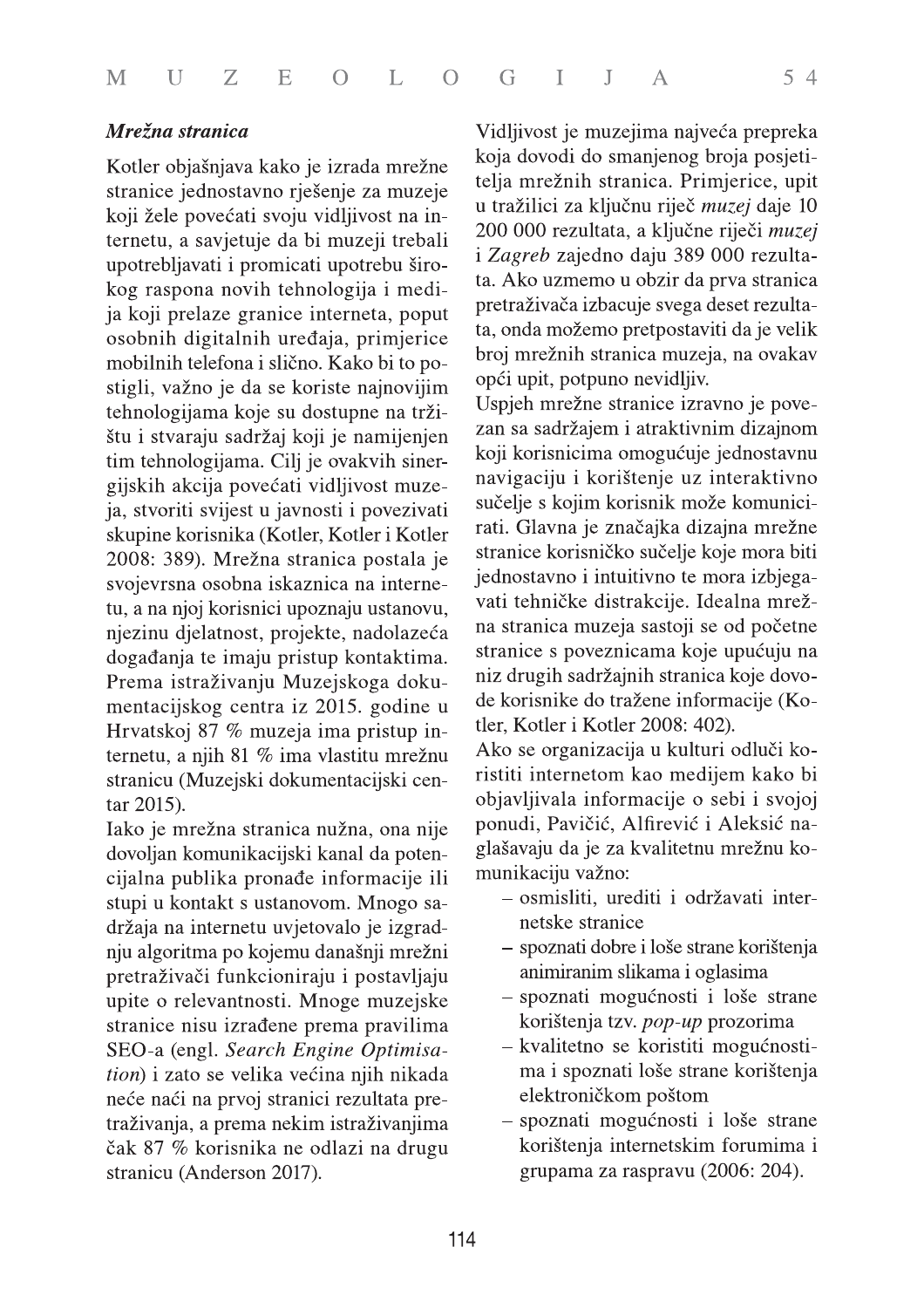Mrežne stranice muzeja daju priliku za detaljan i aktualan pregled svih novosti muzeja i njegovih događanja, kao i za njihovo promicanje. Mrežna stranica muzeja može biti povezana s ostalim korisnim internetskim stranicama poput stranica turističkih ureda, turističkih agencija i srodnih kulturnih ustanova ili događanja. Lokalni muzej aktivnostima na mrežnoj stranici može vrlo brzo postati nacionalno zanimljiv, uz napomenu da se informacija o mrežnoj stranici mora navoditi na svim tiskanim i ostalim promidžbenim materijalima (Brooker & Hopkins Associates 2001).

#### Društvene mreže

Društvene mreže i društveno umrežavanje nisu novi koncepti, odnosno društveni fenomeni, no u današnje vrijeme pojavljuju se u novom obliku. Zbog sve veće upotrebe računala i interneta ovi koncepti prenose se u mrežno okružje u kojemu se s pomoću društvenog programa i internetskih servisa omogućuje stvaranje mreže prijatelja i/ili poznanika (Kušić 2010: 103). Društvene mreže definiraju se kao internetska društva sastavljena od članova koji stvaraju vlastite profile, komuniciraju s ostalim članovima, prate poveznice koje su podijelili drugi članovi te sami stvaraju svoje sadržaje. Društvene mreže omogućuju korisnicima dijeljenje ideja, medija i datoteka, komuniciranje s prijateljima, održavanje veza i stvaranje identiteta. One nude učenje, komunikaciju i oglašavanje (Karal i Kokoç 2013: 3).

Društveni mediji zasnivaju se na ideji mrežne društvene komunikacije, a ostvaruju se na društvenim mrežnim stranicama. Brzina i fleksibilnost omogućuju organizaciji dvosmjernu i višesmjernu komunikaciju koja se odvija predstavljanjem aktivnosti svojoj publici. Društveni mediji podržavaju sudjelovanje i uključenost korisnika. Muzeji profitiraju uključivanjem interaktivnih elemenata društvenih medija jer povećavaju angažman publike koja je na kraju ipak glavna razvojna sila muzeja (Fletcher i Lee 2012). Internetski su pretraživači platforma za prodaju raznih proizvoda i usluga, ali što je uži interes, to je vjerojatnije da će se doprijeti do kupca usluge. Jedan od najbržih i najdinamičnijih kanala distribucije kulturno-turističkih proizvoda jesu društvene mreže: Facebook, Twitter, LinkedIn i ostale. Kampanje se pomno razrađuju, određuju tržišta koja se napadaju, ciljaju na interese pojedinaca i postavljaju se na različite načine, oglasima ili drugim načinima širenja informacija na društvenim mrežama. Vrlo razrađena analitika sustava omogućuje vrlo brzo, već u fazi testiranja, povratnu informaciju ulagaču o tome kakav je odaziv i kakve su mogućnosti za daljnju komunikaciju i prodaju tim načinom. Naravno, učinkovitost nekih distribucijskih kanala ovisit će ne samo o tržištu nego i o profilu ciljne skupine potencijalnih posjetitelja, stoga izbor i strategija marketinga kulturno-turističkog proizvoda moraju uključivati pomno determiniranje svih čimbenika: što prodajemo, komu prodajemo, kojem se tržištu obraćamo i kakva nam je politika cijene (Gajski i dr. 2011: 27).

## Facebook

Jedna od najpopularnijih društvenih mreža danas je Facebook. Facebook je svoj razvoj započeo 2004. godine kao zatvorena mreža namijenjena samo studen-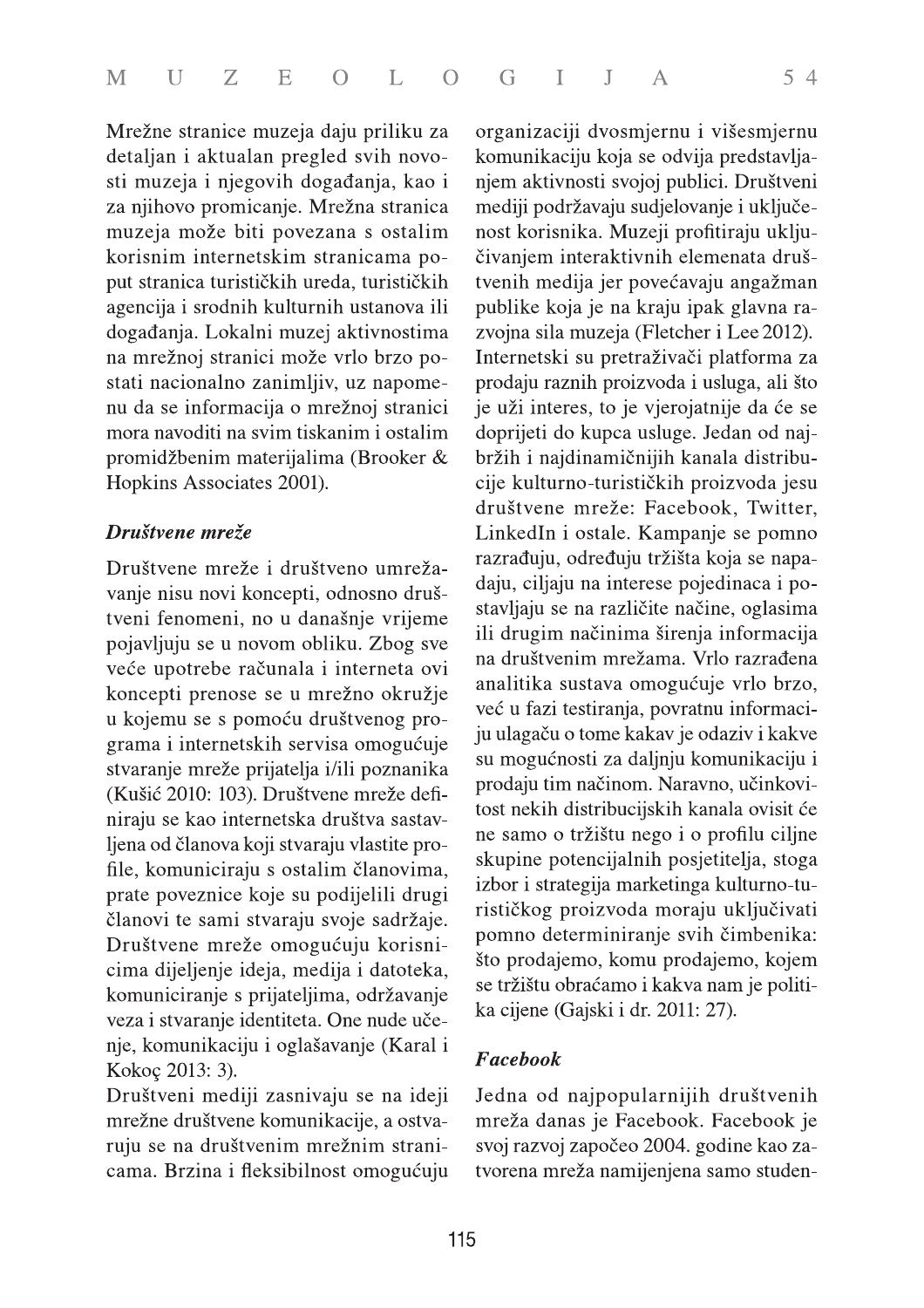tima i osoblju fakulteta. U 2005. godini Facebook je svoje usluge otvorio srednjim školama, a od 2006. godine mogao se priključiti svatko tko je posjedovao e-adresu. Facebook svojim korisnicima omogućuje personalizaciju sadržaja popunjavanjem profila fotografijama, informacijama o aktivnostima, interesima i lokaciji. Profil omogućuje korisnicima mijenjanje osobnih informacija, poput obrazovanja, zaposlenja, trenutačnih preokupacija i sličnoga, te dodavanje fotografija. Informacije koje dijele na svojim profilima omogućuju korisnicima stvaranje interesnih grupa koje im služe kako bi se povezali s pojedincima istih interesa, iz istih ustanova i s istim hobijima (Ganster i Schumacher 2009: 112-113). Digitalni marketing danas je gotovo nezamisliv bez Facebooka. Ovaj svestrani komunikacijski kanal omogućuje izravnu interakciju s korisnicima, i to različitim tipovima medija poput tekstova, slika ili videa, te nudi mogućnost umetanja izravnih poveznica na željenu mjesto, bez obzira je li riječ o mrežnoj stranici, blogu ili nekoj drugoj vrsti objave. Ako na mrežnu stranicu gledamo kao na statičan medij, onda za Facebook možemo reći da je to dinamičan medij kojemu je cilj poticanje interakcije s korisnicima. Jedna od najvećih marketinških prednosti ovoga komunikacijskog kanala jest mogućnost stvaranja personaliziranih objava za ciljnu publiku. Tako se primjerice na istoj platformi može komunicirati s različitim profilima korisnika, uočavati njihove različite potrebe i interese te tako postizati najveći mogući učinak za uloženi novac, što nijedan izvanmrežni kanal trenutačno ne omogućuje.

Ovakav oblik oglašavanja iznimno je pogodan za muzejske ustanove, koje imaju širok raspon aktivnosti prilagođenih određenom dijelu publike. Tako primjerice izložbu namijenjenu dječjem uzrastu mogu predstaviti roditeljima koji bi bili zainteresirani za ovakav tip događanja dok, recimo, on neće biti primjeren za adolescente ili studente. Druga je najveća prednost Facebooka kao marketinškog alata mjerljivost podataka kojima se može doći do informacija o korisnicima te na temelju njih stvoriti nov sadržaj. To znači da umjesto da ustanova misli kako zna komu se obraća, detaljnim analizama koje se mogu izvući iz svake objave može se jasno vidjeti je li ta pretpostavka ustanove točna ili ne. Kod muzejskih ustanova najveći je problem što se ovaj kanal dodjeljuje za vođenje osobama koje nisu stručno osposobljene, zato u većini ustanova on ni danas nije primjereno iskorišten.

## **Transmedij**

Transmedij je tehnika pripovijedanja koja se odvija na više medijskih platformi istodobno, ali onako kako je primjereno pojedinoj platformi. Sam sadržaj istodobno se prenosi na nekoliko medija, ne obuhvaćajući samo i isključivo digitalne medije već i spoj nekoliko tradicionalnih kanala kao što su stvarno okružje, radio, televizija, internet, mobilne komunikacije i slično. Sadržaji koje muzeji prenose izložbama i povezanim aktivnostima, poput performansa, radionica, mrežnih portala, društvenih mreža, digitalnih arhiva i igara, stvaraju mrežu angažmana i interakcija koju korisnici različito tumače. Koristeći se različitim komunikacijskim kanalima, među kojima su i digitalni kanali, muzeji mogu postići bolju interakciju s korisnicima, dosegnuti širok spektar ljudi različitih profila te isproba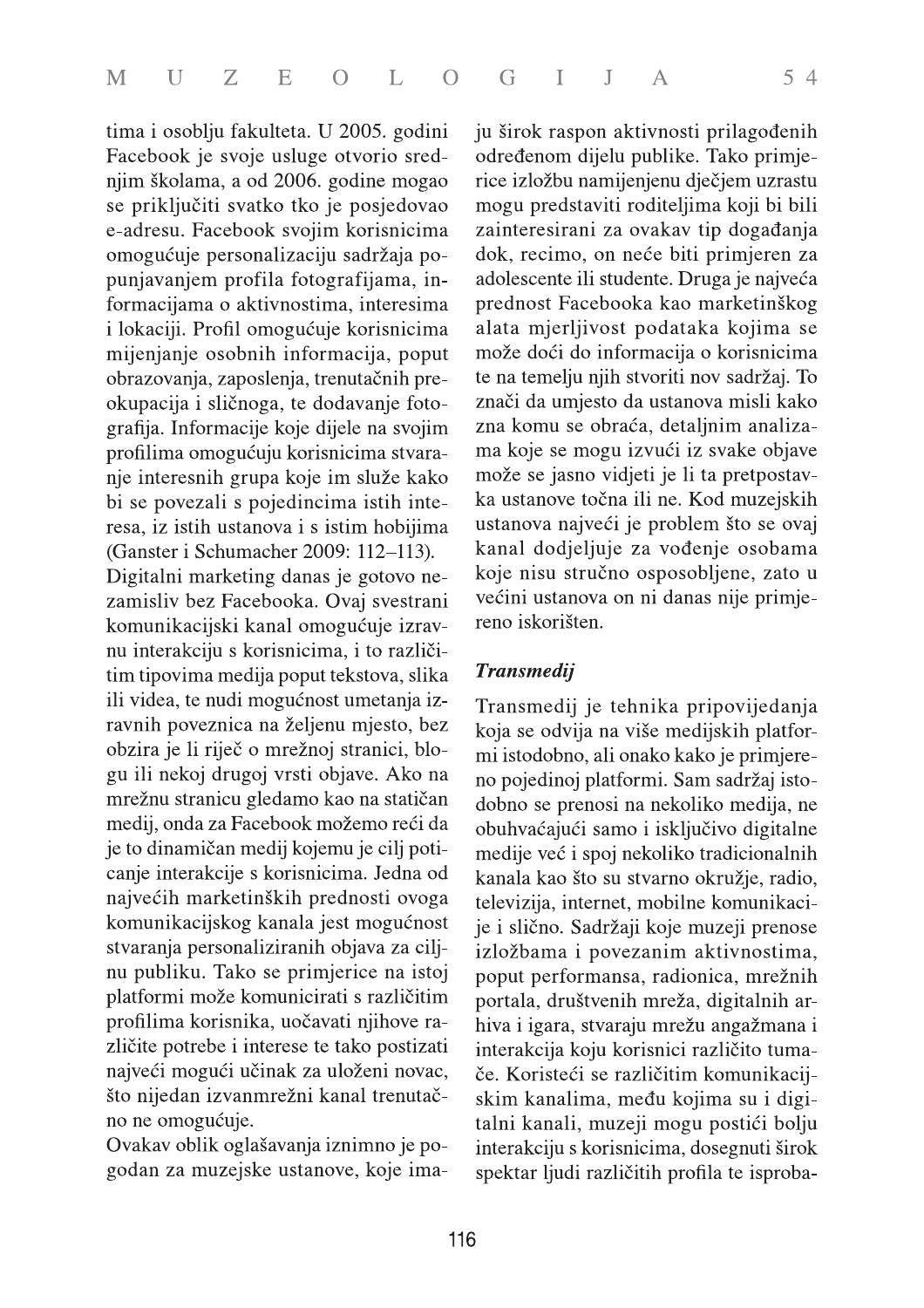vati i analizirati koji kanal najbolje odgovara potrebama korisnika.

Digitalno okružje muzejima nudi širok raspon "transmedijskih" kanala kojima mogu istodobno komunicirati s publikom, primjerice velik izbor društvenih mreža (Facebook, Instagram, Google+, Twitter i druge), YouTube, Vimeo, LinkedIn, pa sve do virtualnih izložaba. Što se više muzej angažira u interakciji sa svojim korisnicima i pronalaženju novih načina komunikacije, to će njegovo poslanje biti uspješnije.

## **ANALIZA DIGITALNIH MARKETINŠKIH ALATA U MUZEJIMA**

Muzeji postaju svjesni važnosti marketinga i marketinških djelatnosti te koristi koju im mogu donijeti. No velika većina muzealaca još uvijek marketing sagledava samo u okviru oglašavanja, što otežava ovoj disciplini da uđe u muzejsku ustanovu onako kako bi trebala. Oglašavanje je jedan od elemenata marketinškog djelovanja, ali nipošto nije jedini. Muzejski programi ostvaruju se radi proširenja kulturne svijesti i izobrazbe, dodatne izobrazbe i ponovne izobrazbe najširih slojeva stanovništva, radi podizanja vrijednosti okružja i radi stvaranja osnovne ili dodatne turističke ponude, ali s osnovnim zadatkom informiranja o vrlinama muzeja i privlačenja što većeg broja onih koji s tom vrlinom trebaju biti upoznati.

Marketing više nije samo formalno važan dio muzejskih ustanova, nego je njegova važnost iznesena u novom Zakonu o muzejima, koji je stupio na snagu 21. listopada 2015. godine. U članku 38. ističe se kako "stručne poslove u muzeju i galeriji te muzeju, galeriji i zbirci unutar pravne osobe obavljaju muzejski pedagog, viši muzejski pedagog, muzejski pedagog savjetnik, dokumentarist, viši dokumentarist, dokumentarist savjetnik, informatičar, viši informatičar, informatičar savjetnik, restaurator, viši restaurator, restaurator savjetnik, voditelj marketinga, viši voditelj marketinga, savjetnik za marketing, voditelj odnosa s javnošću, viši voditelj odnosa s javnošću, savjetnik za odnose s javnošću" (Hrvatski sabor 2015). U članku 46. djelatnici u odjelu za marketing ostvaruju dodatnu korist: "Zaposlenici koji na dan stupanja na snagu ovoga Zakona imaju sedam godina rada na stručnim poslovima voditelja marketinga i voditelja odnosa s javnošću u muzejima i galerijama, te muzejima, galerijama i zbirkama unutar pravnih osoba, te odgovarajuće obrazovanje propisano pravilnikom iz članka 37. stavka 4. ovoga Zakona, oslobođeni su polaganja stručnog ispita."

Muzealci su ostali podijeljenih mišljenja o ulasku marketinških stručnjaka u muzeje, koji dijele ravnopravne položaje s njima, u prvom redu iz bojazni da se baština i muzeji ne pretvore u komercijalna središta, koja su iz nekog razloga odbojna muzejskoj struci. Manjak istraživanja koja se odnose na kvalitetu marketinške djelatnosti u muzejima i manjak školovanog kadra koji se bavi marketingom u muzejskoj ustanovi dovode do toga da danas nema istraživanja koja bi sveobuhvatno popratila ovu temu, pogotovo kada govorimo o digitalnome marketingu koji je u literaturi slabo zastupljen, a istraživanja na području Republike Hrvatske gotovo da ni nema.

U sklopu ovog rada bit će prikazani rezultati istraživanja kojim se nastojalo is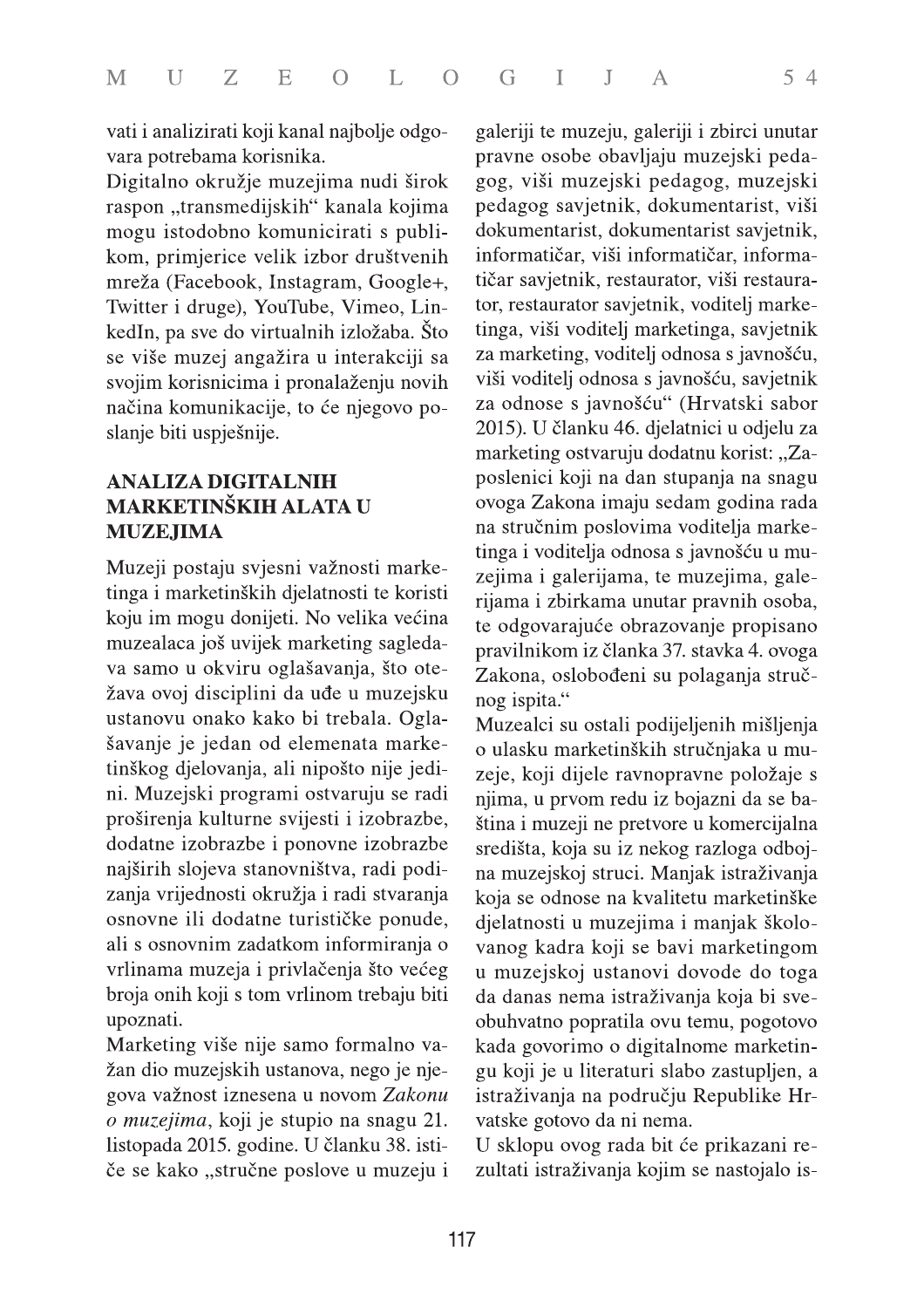pitati muzealce o njihovu stavu o uvođenju marketinga u muzeje, načine na koje se koriste digitalnim marketinškim alatima i koji su to, te tko su osobe koje su u muzeju zadužene za navedene poslove. Istraživanje je provedeno od početka svibnja do početka lipnja 2017. godine anonimnim anketnim upitnikom koji je poslan na e-adrese osoba koje rade u odjelu marketinga ili s molbom da se upitnik proslijedi osobi zaduženoj za marketing u muzejskoj ustanovi u kojoj djeluju. Anketni upitnik poslan je na 96 adresa muzejskih ustanova diljem Republike Hrvatske, od čega su ukupno ispunjena 42 anketna upitnika. Ovim tipom ankete željela sam, u užem smislu, doznati stavove ispitanika koji su izravno uključeni u marketinške djelatnosti u muzeju kako bih mogla dobiti detaljan uvid u način vođenja digitalnih marketinških alata.

Anketa se sastoji od ukupno 26 pitanja koja su podijeljena u tri kategorije (Prilog 1). U zatvorenom tipu pitanja ispitanici se odlučuju između unaprijed definiranih odgovora, kojima se ispituje općenito stanje u ustanovi, a ako se ne slažu ni s jednom tvrdnjom, ostavljena je mogućnost samostalnog upisivanja odgovora. U pitanjima sa slobodnim odgovorom ispitanici imaju priliku detaljnije opisati načine i upotrebu digitalnih marketinških alata. U zadnjoj kategoriji pitanja ispitanici na Likertovoj ljestvici određuju u kojoj se mjeri slažu s postavljenim tvrdnjama.

Anketni upitnici popunjavali su se na mrežnoj platformi Google Docs u kojoj su rezultati na anketna pitanja automatski obrađeni metodom deskriptivne statistike.

## **Rezultati**

Analiza kojom su ispitana mišljenja i stavovi muzejskih djelatnika (u stručnim zvanjima) o ulozi marketinga u hrvatskim muzejima provedena je na 42 ispi-



Grafikon 1. Godišnja posjećenost muzeja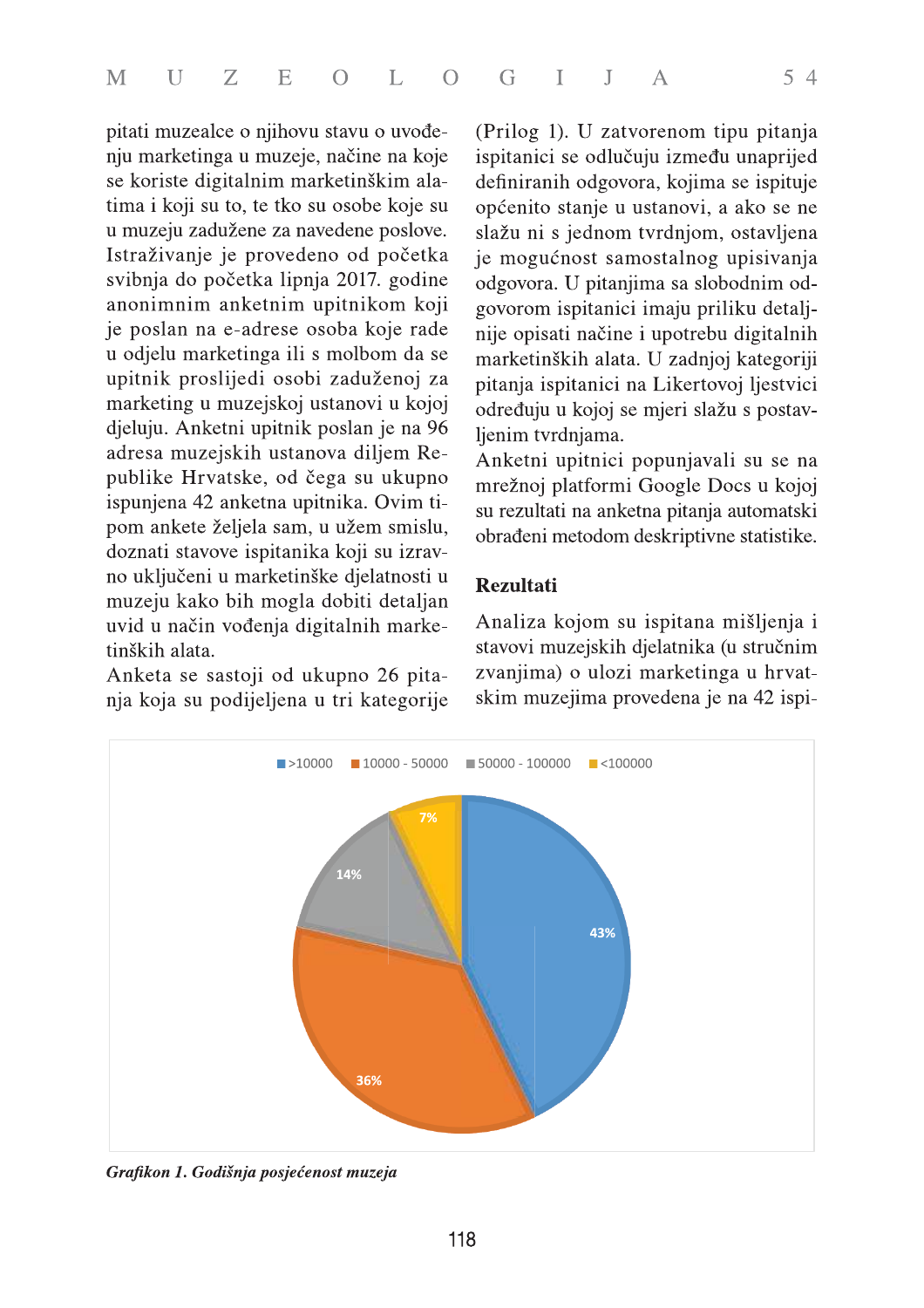tanika anonimnim anketnim upitnikom.

Prva dva pitanja bila su opća, kako bi se ustanovile značajke skupine ispitanika i ustanova u kojima djeluju. Na pitanje o godišnjoj posjećenosti muzeja najveći broj ispitanika, njih 43 % (18 ispitanika), naveo je da godišnje imaju manje od 10 000 posjetitelja, zatim 36 % (15 ispitanika) navodi da se godišnja posjećenost kreće između 10 i 50 000 posjetitelja, 14 % (šest ispitanika) navodi posjećenost između 50 i 100 000, a najmanji broj ispitanika, odnosno 7 % (tri ispitanika), navodi godišnju posjećenost veću od 100 000. Rezultati ove ankete podudaraju se s izvješćima Muzejskoga dokumentacijskog centra koji provodi interna istraživanja o posjećenosti muzeja i prema čijim je podatcima iz 2014. godine samo pet muzeja u Hrvatskoj ostvarilo posjećenost veću od 100 000 posjetitelja, a najviše je lokalnih muzeja koji broje manje od 10 000 posjetitelja godišnje (Muzejski dokumentacijski centar 2015). "Zadovoljavajući broj posjetitelja relativna je veličina", a ona "ovisi i o vrsti muzeja i o gradu ili mjestu u kojem se nalazi" (Gajski i sur. 2011: 29).

Na drugo pitanje o vrsti muzeja u kojemu ispitanici djeluju 57 % (24 ispitanika) navelo je da djeluje u općem tipu muzeja, što je ujedno i najčešći tip muzeja u Republici Hrvatskoj. Budući da su ovakvi tipovi muzeja najčešće smješteni u manjim sredinama, rezultati se preklapaju s prvim pitanjem koje potvrđuje da su hrvatski muzeji slabo posjećeni. U arheološkome muzeju navodi da djeluje 10 % (četiri ispitanika), a 7 % (tri ispitanika) radi u etnografskome i povijesnom muzeju. Ukupni rezultati prikazani su na Grafikonu 2.

U idućem pitanju ispitanici su se izjašnjavali o tome postoji li odjel za marketing u ustanovi u kojoj djeluju. Čak 69 % (29 ispitanika) navodi da u ustanovi ne postoji odjel za marketing, a samo 31 % (13 ispitanika) navodi da je takav odjel oformljen u ustanovi u kojoj rade. Ovaj podatak govori kako većina muzeja u



Grafikon 2. Vrsta muzeja u kojem djelujete?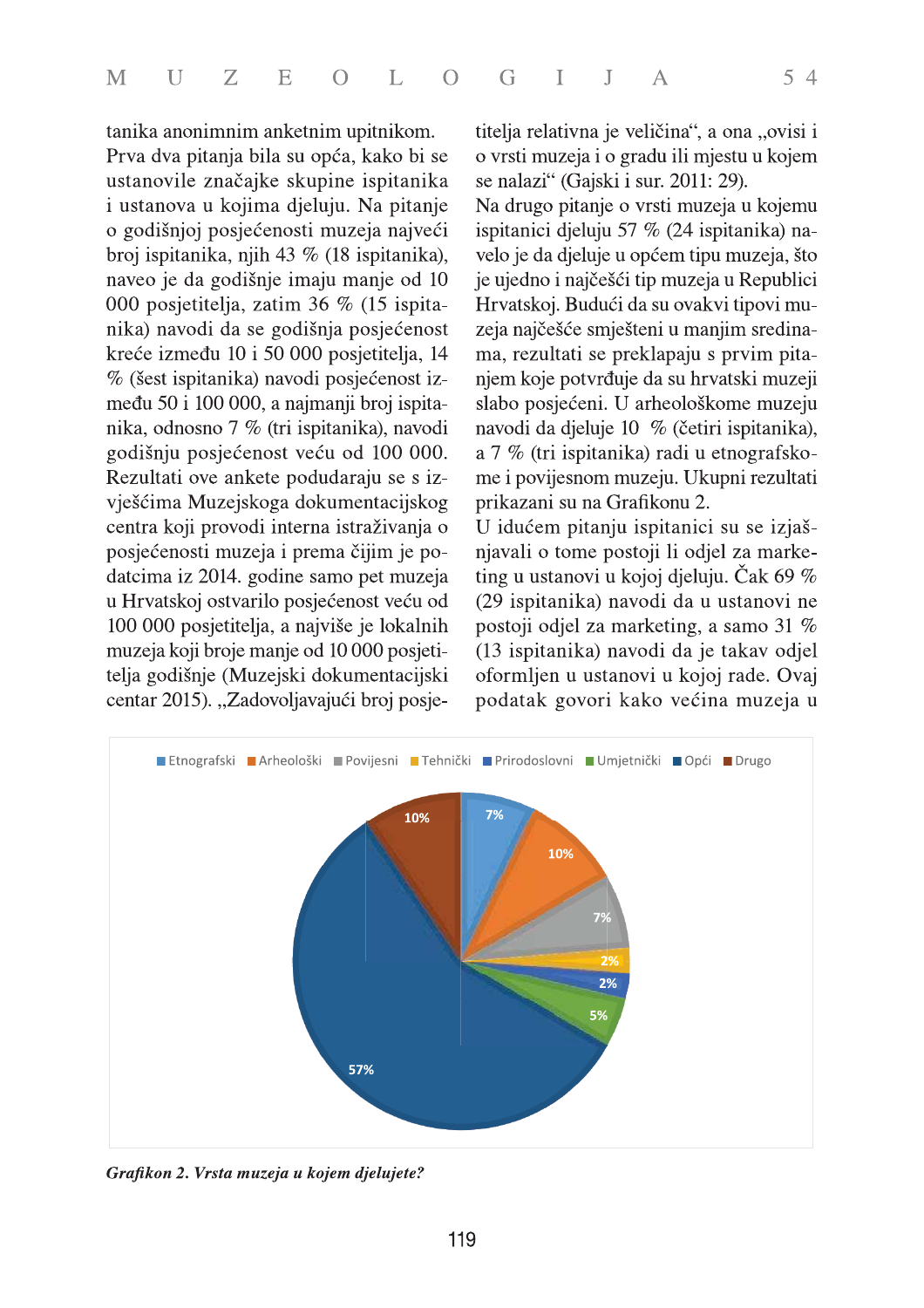

Grafikon 3. Postoji li u Vašem muzeju odjel za marketing?

Republici Hrvatskoj ne iskorištava puni potencijal marketinške djelatnosti, koju bi bilo lakše provoditi formiranjem tima stručnjaka koji bi sinergijski sa stručnim osobljem provodio marketinške aktivnosti u cilju podizanja svijesti o ustanovi, građenja imidža u javnosti i povećanja broja posjetitelja.

 $54$ 

Sljedeće pitanje bilo je namijenjeno ispitanicima koji su na prethodno pitanje odgovorili potvrdno, a ono je zahtijevalo od njih da napišu koliko je ljudi zaposle-



Grafikon 4. Ako da, koliko je ljudi zaposleno u tom odjelu?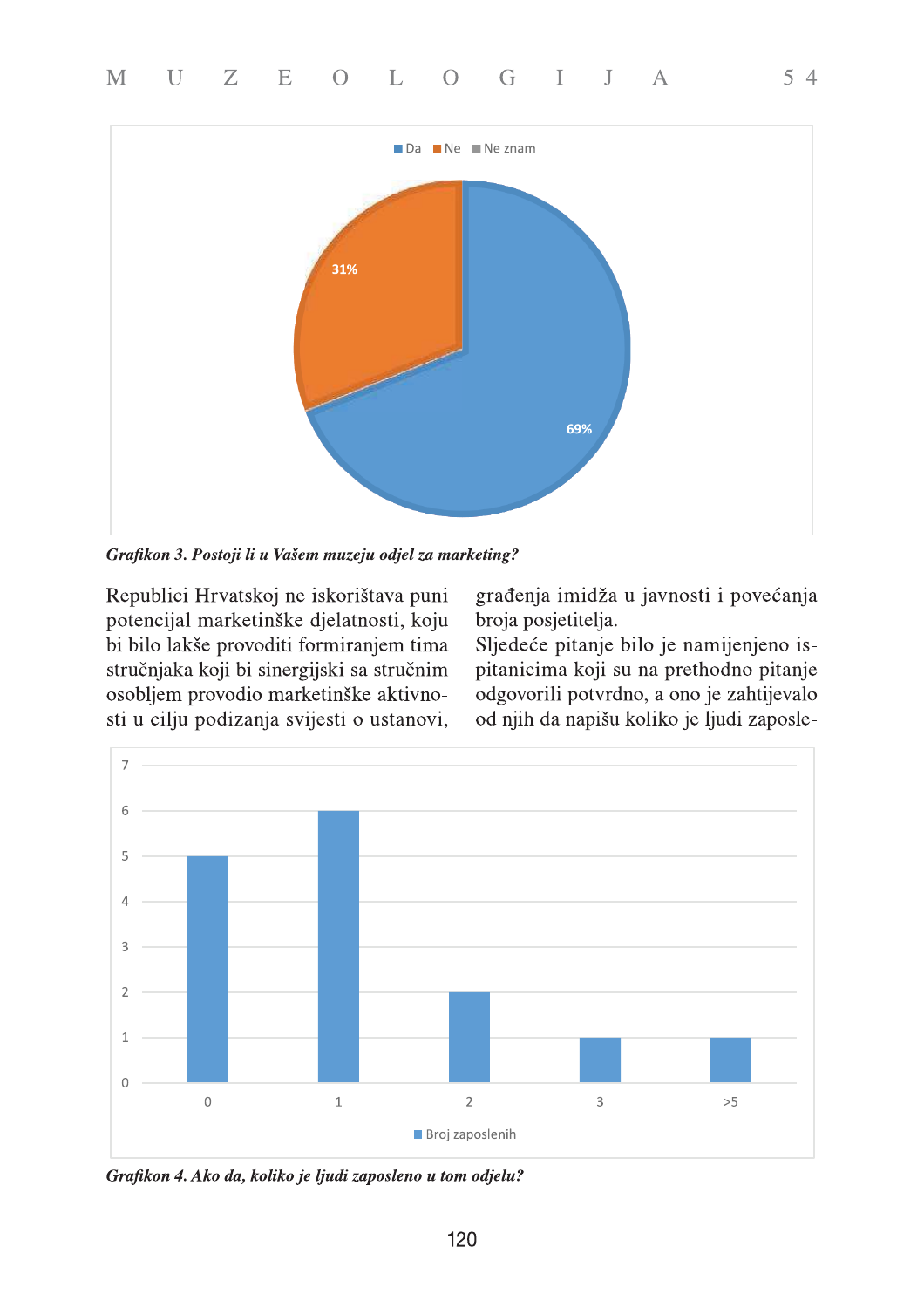no u odjelu za marketing u ustanovi u kojoj djeluju. Iako je 13 osoba navelo da imaju odjel za marketing, njih 15 odgovorilo je na ovo pitanje. Najveći broj ispitanika, 40 % ili šest ispitanika, navodi da je samo jedna osoba zaposlena u tom odjelu, 33,3 % (pet ispitanika) navodi da nitko nije zaposlen u odjelu, 13,3 % (dva ispitanika) navodi dvije osobe, 6,7 % (jedan ispitanik) navodi da su zaposlene tri osobe te drugih 6,7 % (jedan ispitanik) navodi da imaju čak šest zaposlenika u odjelu za marketing.

Pitanje o tome imaju li osobu zaduženu za marketinške djelatnosti bilo je namijenjeno ispitanicima koji su odgovorili da nemaju formiran odjel za marketing. Iako ih je 29 odgovorilo negativno, ovo pitanje ispunile su 34 osobe koje su u jednakom omjeru od 50 % (17 ispitanika) odgovorile da imaju osobu zaduženu za marketing, odnosno da nemaju osobu zaduženu za marketing.

Dakle, možemo ustvrditi kako se ukupno 33,3 % ispitanika izjašnjava da se apsolutno nitko ne bavi marketingom u ustanovi u kojoj djeluju. Marketing je način da se održi ili stvori uvid u prirodu muzeja. Usredotočenost marketinga na korisnika podsjeća muzeje da je marketing novo ime za odgovornost struke (Šola 2001: 100).

U istraživanju Elvire Mlivić Budeš, koje je provela 2014. godine na uzorku od sto stručnih djelatnika muzeja, na pitanje o tome smatraju li da muzej može biti uspješan iako nema zaposlenika ili suradnika koji se sustavno bave stvaranjem strategije marketinške komunikacije, 65,9 % ispitanika odgovorilo je potvrdno, a 34,1 % negativno (Mlivić Budeš 2014: 179). Ovakvi rezultati govore u prilog manjku povjerenja struke u marketing i dobrobiti koje marketinške djelatnosti mogu donijeti muzejima. Kustosi slabo čine ako zaborave osnove muzej-



Grafikon 5. Ako ne, postoji li osoba zadužena za marketinške djelatnosti u Vašem muzeju?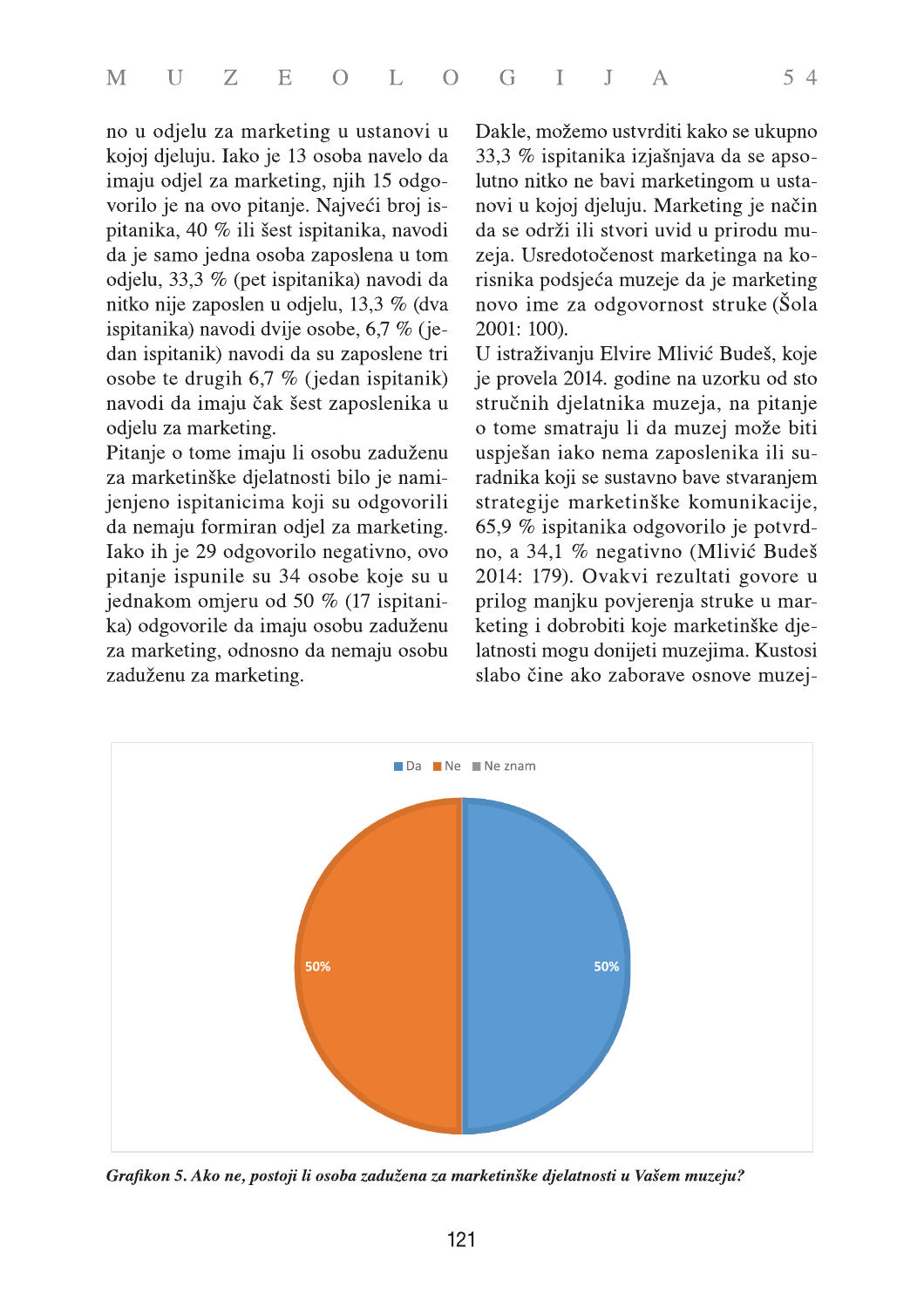

Grafikon 6. Ako u Vašem muzeju ne postoji osoba koja se bavi marketingom, angažirate li za marketinške usluge stručnjake izvan muzeja?

skog rada, ali i ako zaborave da je muzej komunikacijska ustanova. Usto, muzeji su različiti, pa na općoj razini treba više vjerovati teoretičaru nego kustosu koji govori sa stanovišta posebnosti svojeg muzeja. Trend je misliti kako su muzeji mjesta stvaranja i distribucije znanja jer se tako čini da iskušenja menadžmenta i marketinga postaju minimalna (Šola 2001: 99).

Iduće pitanje bilo je upućeno ispitanicima koji nemaju osobu zaduženu za marketing u ustanovi i na njega su odgovorila ukupno 32 ispitanika.

Rezultati pokazuju kako se visokih 91 % (29 ispitanika) izjašnjava da, unatoč tomu što nemaju stručnjaka u ustanovi, svejedno ne angažiraju stručnjake izvan ustanove da na najbolji mogući način odrade marketinške poslove. Samo 9 % (tri ispitanika) za te poslove zapošljava vanjske suradnike (engl. *outsource*). Šola

ističe da marketing nije rješenje za sve, jer postoji stalni napor da ustanove obave svoj posao (2001: 100), te kako će uvijek biti lakše i vjerojatno isplativije za brojne poslove marketinga angažirati poduzeće ili stručnjaka izvan muzeja (2001: 325). Ograničeni proračuni neprofitnih ustanova ne pružaju manevarski prostor da si, uz zadovoljavanje osnovne djelatnosti muzeja, dopuste angažiranje marketinških stručnjaka, čije usluge znaju biti skupe. Stoga je teško očekivati da će se kvaliteta marketinških aktivnosti podići na zadovoljavajuću razinu uz niska ulaganja. Profesionalci raspolažu talentom, stvaralačkim iskustvom i prilagodljivošću posebnostima posla. Oni poznaju medije, imaju iskustvo rada s mnogim partnerima i znaju tehnologiju posla (Šola 2001: 326).

 $54$ 

Zanimljive rezultate daje i pitanje u kojemu se ispitanici, koji nisu zaduženi is-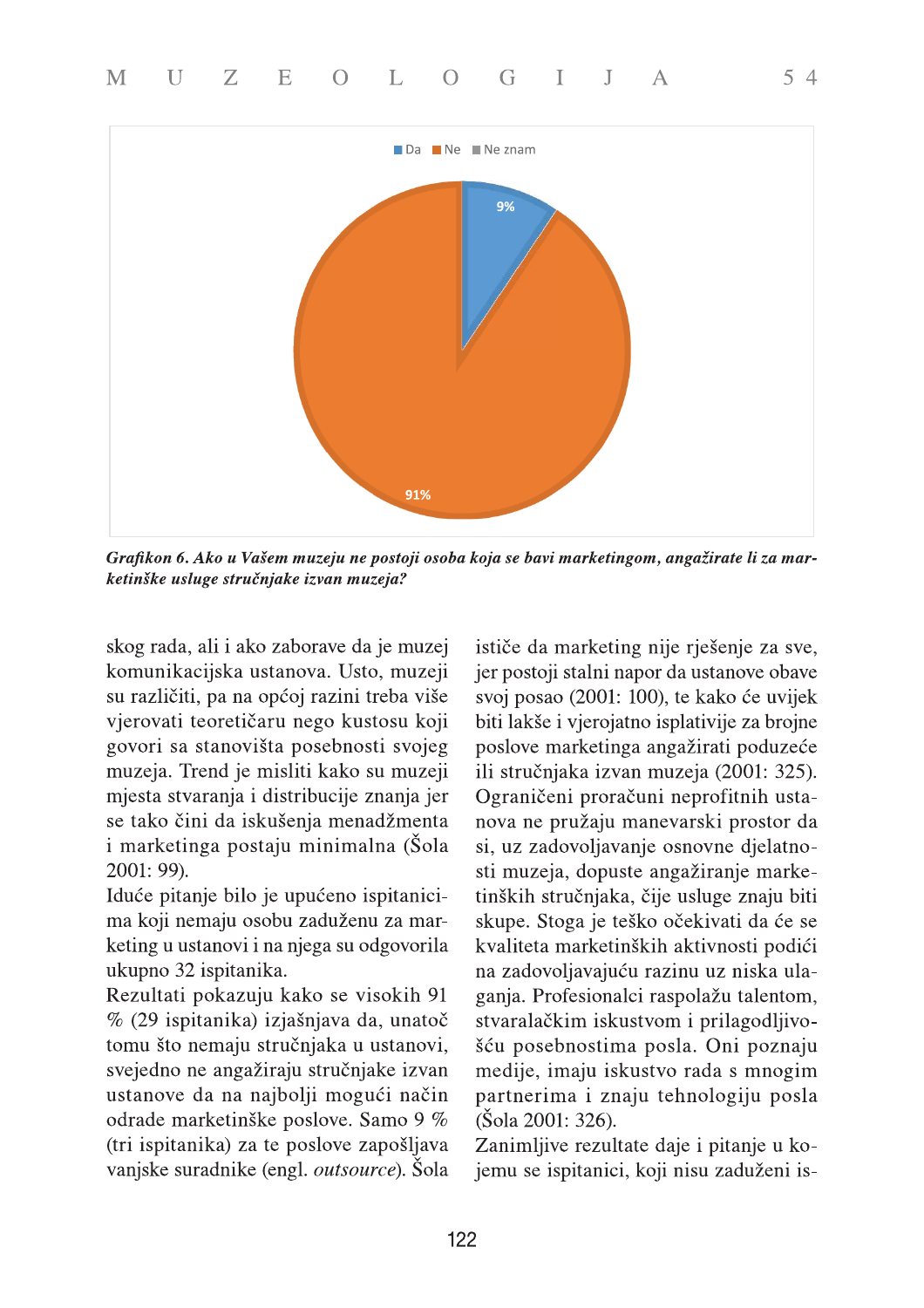

Grafikon 7. Ako niste muzejski djelatnik koji je isključivo zadužen za marketing, jesu li neke od vaših aktivnosti u muzeju povezane s marketingom?

ključivo za marketing, izjašnjavaju jesu li neki od njihovih zadataka povezani s marketingom. Dobiveni rezultati pokazuju da se 91 % (31 ispitanik) izjasnilo potvrdno, a samo njih 9 % (tri ispitanika) da nemaju zadatke povezane s marketingom.

Iz ovih rezultata jasno je kako muzejima nedostaje stručnog kadra koji bi odrađivao marketinške poslove ako za njih angažiraju osobe u ustanovi koje nisu stručno osposobljene.

Zanimljivo je da je u prije spomenutom istraživanju Elvire Mlivić Budeš (2014:

177) 58,5 % muzejskih djelatnika odgovorilo kako poznaje teoriju marketinške strategije i taktike. U ovom slučaju možemo samo pretpostaviti da muzeji radije ulažu u obrazovanje postojećih zaposlenika, koji onda priučeno obavljaju marketinške zadatke, nego što ulažu novac u stručno osposobljen kadar izvan ustanove. Sljedeće pitanje bilo je sa slobodnim odgovorom, u kojemu su se ispitanici, koji su na prethodno pitanje odgovorili potvrdno, i ako su imali potrebu, izjašnjavali koji su to marketinški poslovi za koje su zaduženi.

**Elementi** Osobna **Odnosi** s Unapredenje **Izravni Novi** marketinške Oglašavanje prodaja javnošću prodaje marketing mediji komunikacije 10  $\overline{4}$ 13  $\overline{2}$ 14 Broj odgovora 6

Tablica 1. Ako ste odgovorili da, molim Vas da ukratko opišete koje su to aktivnosti i zaduženja.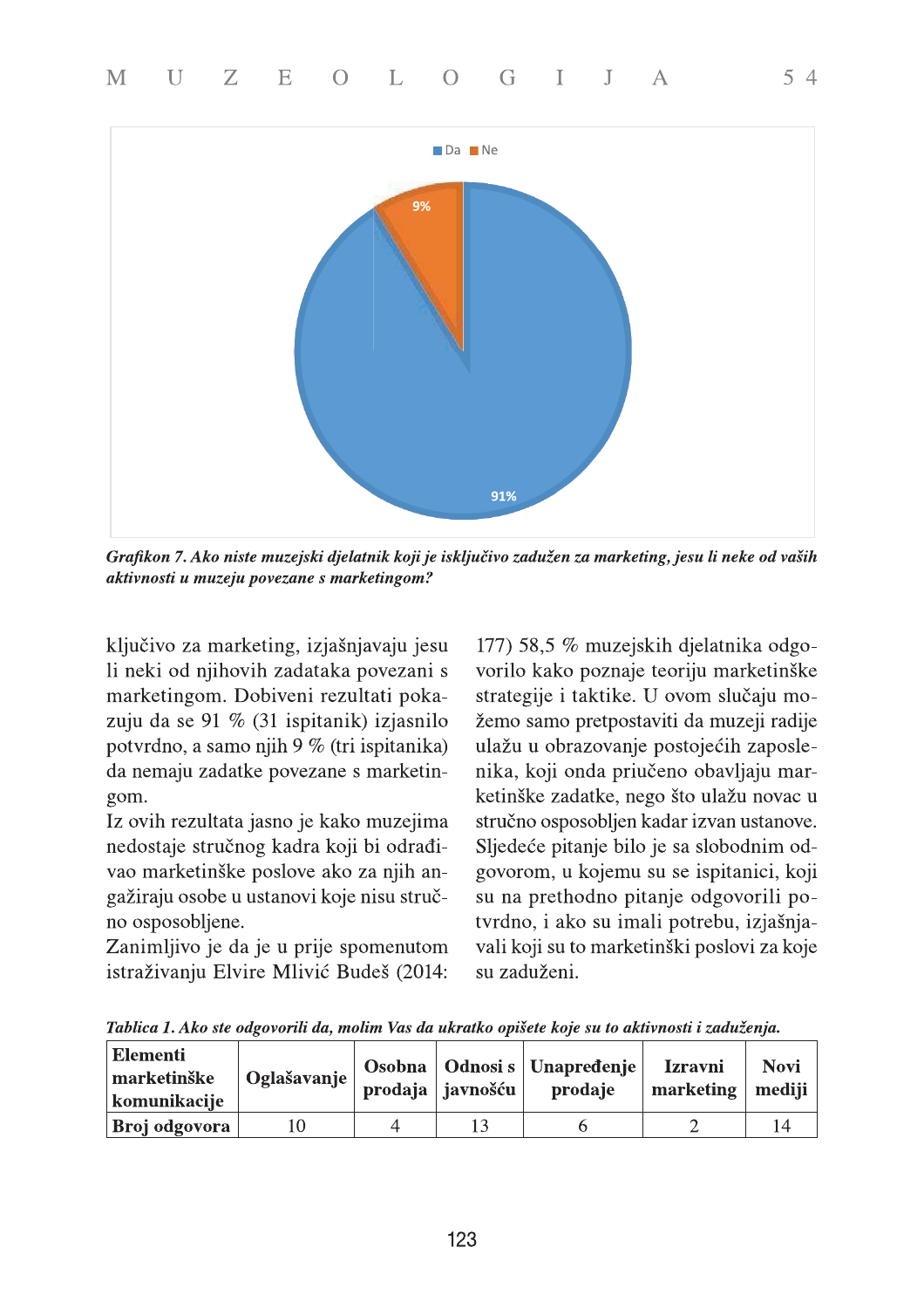Većina odgovora odnosi se na upravljanje nekim od digitalnih medija, koji se spominju u 14 odgovora. Ispitanici navode kako su neka od glavnih zaduženja, povezanih s novim medijima, vođenje stranice na Facebooku (na kojoj prenose obavijesti o otvorenjima i događanjima u muzeju) te održavanje i ažuriranje mrežne stranice muzeja. Rezultati istraživanja pokazuju i da su odnosi s javnošću učestalo marketinško zaduženje muzealaca, a oni se spominje u 13 odgovora. Neka od zaduženja koja navode ispitanici su kontakt s medijima, sudjelovanje u radijskim i televizijskim emisijama, organizacija konferencija za novinare te pisanje objava za medije. Ispitanici vrlo često spominju i oglašavanje kao dio svojih zaduženja, no nitko od ispitanika ne navodi konkretne akcije koje provode, tako da ostaje nejasno u kojoj se mjeri i obliku ta zaduženja manifestiraju. Ostala zaduženja povezana su s pisanjem tekstova za

marketinške tiskovine poput kataloga, deplijana, letaka i sličnih. No oni mogu i ne moraju biti napisani u marketinške svrhe, a bez daljnjih istraživanja teško je ustvrditi je li ovdje riječ o marketinškoj aktivnosti zaposlenika. Zanimljivo je da nitko od ispitanika ne navodi istraživanje korisnika kao jedan od marketinških zadataka, a samo jedna osoba spominje da izrađuje izvješća o uspješnosti komunikacije na društvenim mrežama. Jednako tako prisutna je isključiva orijentiranost na promidžbu same ustanove, u aktivnostima poput oglašavanja, predstavljanja, iznajmljivanja muzejskih prostora, najava, traženja sponzora i slično. Samo se u jednom odgovoru spominje izrada komunikacijske strategije s ciljnim skupinama, a ista osoba navodi da je i izobrazba o marketinškim pojmovima jedno od njezinih zaduženja.

Ključne su djelatnosti marketinškog odjela u muzeju promidžba, sponzorstva,



Grafikon 8. Smatrate li da je Vašem muzeju potreban marketinški stručnjak (ako ga nemate)?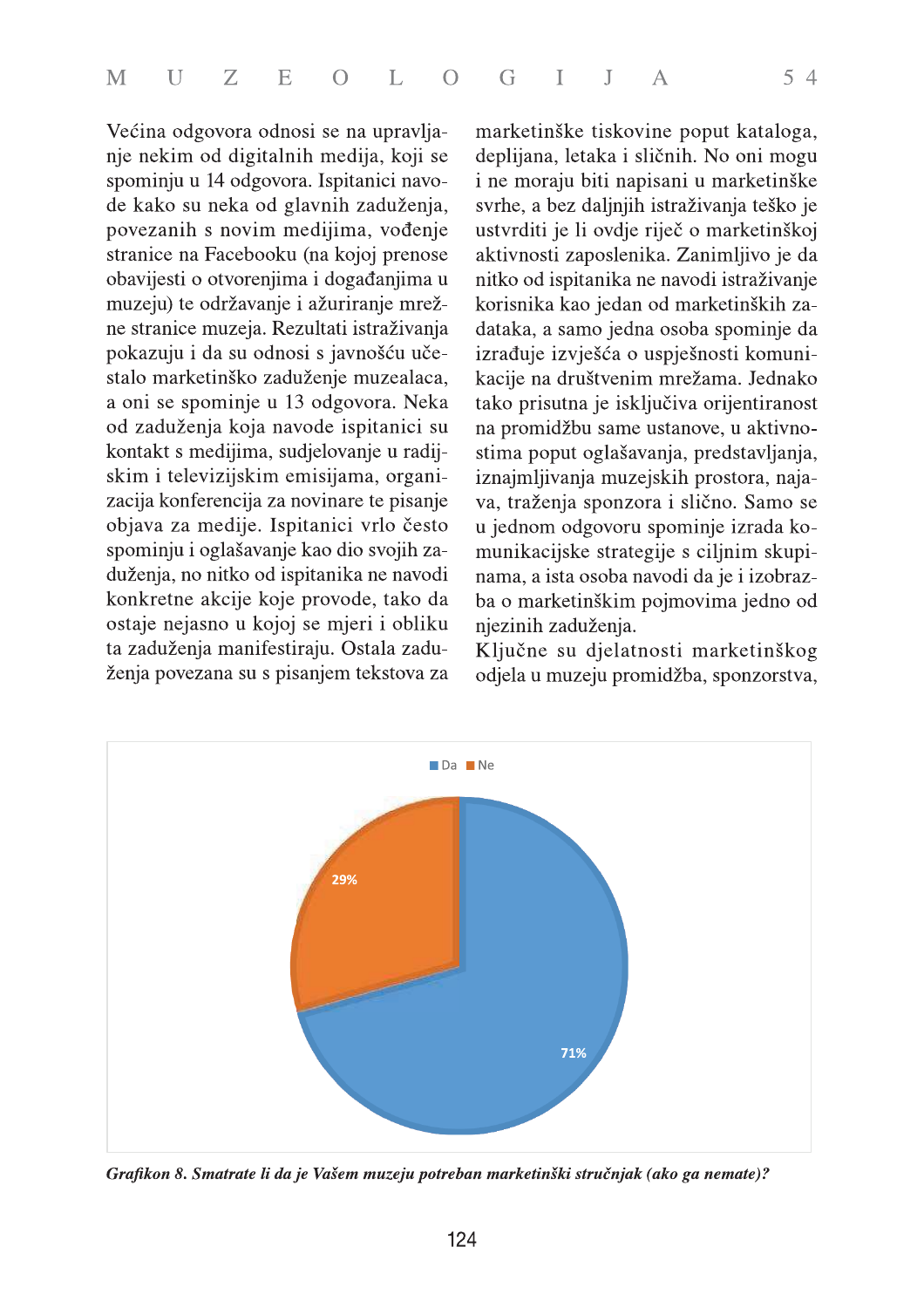prodaja i organizacija marketinških akcija koje, međusobno isprepletene, u konačnom cilju pridonose prepoznatljivosti i isticanju muzeja kao ustanove okrenute postojećim i mogućim korisnicima te unapređenju uvjeta za ostvarenje programa. "Zajednički napori odjela marketinga i odjela za odnose s javnošću bitni su za afirmaciju određene kulturne institucije te održavanje komunikacijskog kanala s različitim publikama na više područja" (Gajski i dr. 2011: 26).

Sljedeće pitanje nadovezuje se na skupinu pitanja namijenjenih ispitanicima koji nemaju zaposlenoga marketinškog stručnjaka. U njemu se 71 % (24 ispitanika) izjasnilo kako im je on potreban dok njih 29 % (deset ispitanika) smatra da ustanova zadovoljavajuće funkcionira bez njega.

Rezultati pokazuju da je većina ispitanika ipak osviještena o potrebi školovane osobe za marketing u ustanovi te o koristi koju bi im takva osoba mogla donijeti. U početku je moguće da marketinške aktivnosti obavlja jedan ili više stručnjaka koji rade u muzeju, a kojima to nije glavni zadatak ili posao. No već je muzejima s dvadeset zaposlenih potreban marketinški stručnjak jer je vrlo teško pronaći talentiranog kustosa koji želi preuzeti još jedan složeni zadatak (Mlivić Budeš 2014: 148). Dok su djelatnici u kulturi vrsni stručnjaci u svojim disciplinama, nedostaje im poznavanje onoga što u novije vrijeme nazivamo kulturni menadžment, uključujući marketing i promidžbu (Tomljenović i dr. 2003: 14). Visok postotak ispitanika koji su se izjasnili potvrdno upućuje na to da stručno muzejsko osoblje nije spremno preuzeti visokoodgovorne zadatke i ciljeve koji se očekuju od marketinških aktivnosti, a ustanove ne bi trebale stavljati pritisak na zaposlenike da provode aktivnosti za koje nisu u prvom redu obrazovani. Na pitanje o tome ima li muzej u kojemu rade izrađenu marketinšku strategiju 69



Grafikon 9. Ima li Vaš muzej izrađenu marketinšku strategiju?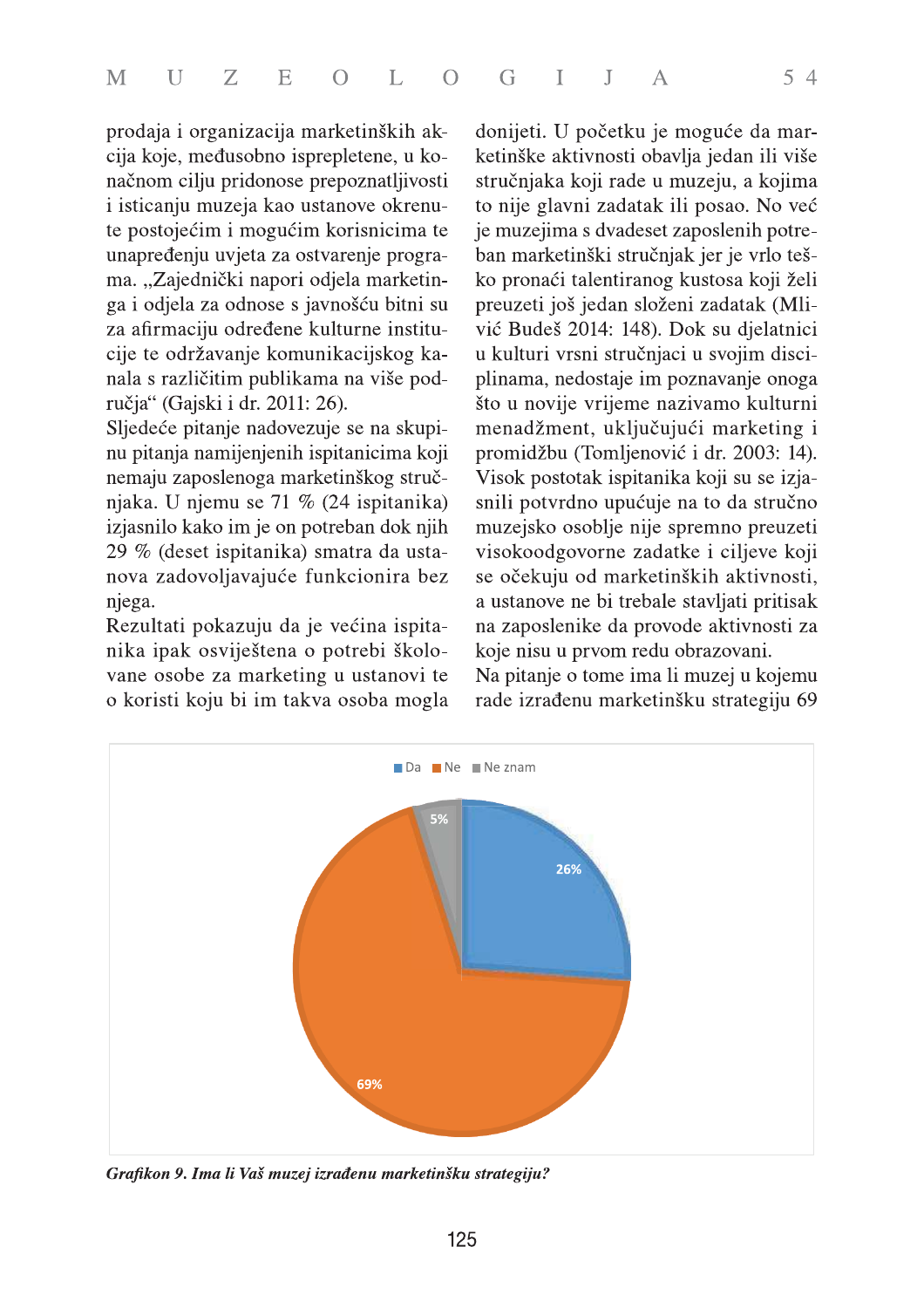

Grafikon 10. Ima li Vaš muzej izrađenu digitalnu marketinšku strategiju?

% (29 ispitanika) odgovorilo je niječno, njih 5 % (dva ispitanika) ne zna, a 26 % (11 ispitanika) navodi da imaju razrađenu marketinšku strategiju u ustanovi.

Neusredotočenost na uspješno postavljanje marketinških ciljeva i stvaranje strategije muzeju dugoročno donosi brojne probleme i izazove (Mlivić Budeš 2014: 149). Meler (2006) naglašava da će ciljevi muzeja biti ostvareni ako kulturna ustanova upotrijebi odgovarajuću marketinšku strategiju koja je usmjerena na izgrađivanje vjernosti korisnika, odnosno dugoročnijih odnosa suradnje s njima. Marketinška strategija osnova je po kojoj se definiraju sve marketinške aktivnosti, stoga je iznenađujući omjer muzeja koji nemaju izrađenu strategiju, a velika je vjerojatnost da provode neke od marketinških aktivnosti.

Iduće je pitanje detaljnije, a u njemu su ispitanici odgovarali postoji li izrađena digitalna marketinška strategija u muzeju u kojemu djeluju. Njih 81 % (34 ispitanika) izjašnjava se da je nemaju, 17 % (sedam ispitanika) da imaju, a jedan ispitanik ne zna postoji li takva strategija u ustanovi.

Digitalni marketinški kanali također zahtijevaju izradu strategije kako bi se maksimalno iskoristio njihov potencijal i kako bi se na temelju zadanih ciljeva u strategiji mogla mjeriti uspješnost komunikacije obuhvaćene ovim kanalima i u konačnici njihova isplativost. U Grafikonu 11 prikazani su digitalni komunikacijski kanali na kojima ispitanici komuniciraju sa svojim korisnicima/ posjetiteljima.

Rezultati pokazuju kako su najpopularniji komunikacijski kanali stranica na Facebooku, zatim mrežna stranica, a slijede ih kanal na YouTubeu, Instagram, Twitter i drugi. Zanimljivo je kako Google AdWords upotrebljavaju tek dva muzeja. Google je danas jedan od vodećih svjetskih pretraživača za kojim vjerojatno većina nas poseže u potrazi za informa-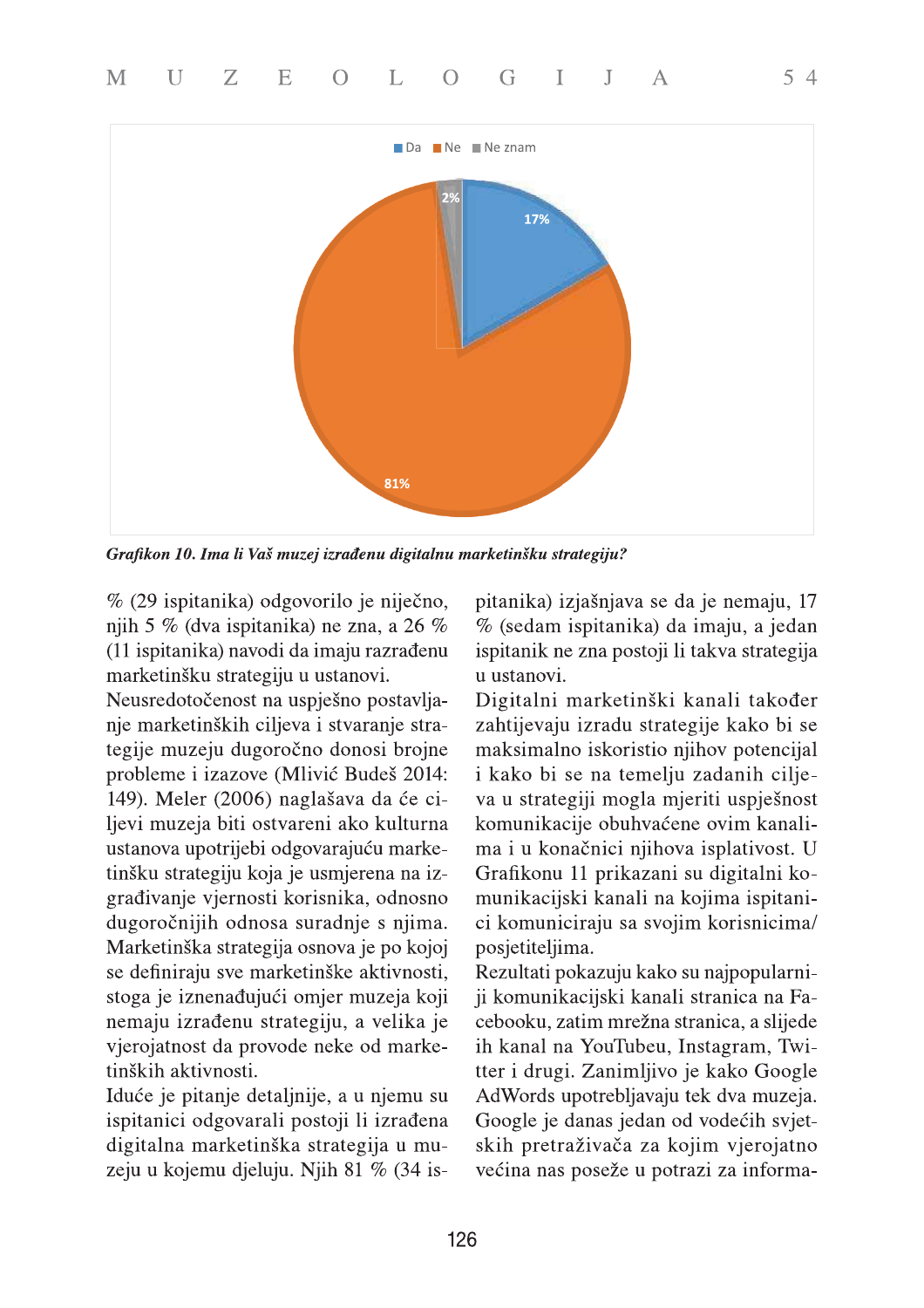

Grafikon 11. Koristite li se nekim od ovih digitalnih alata? (označite sve koji se odnose na Vašu instituciju)

cijama. Isto razmišljaju korisnici i turisti koji se zateknu na određenom mjestu. Bez ulaganja u oglašavanje koje pruža Google AdWords muzeji su gotovo nevidljivi u pretraživanju po ključnim riječima koje se odnose na njih, a tu slabost iskorištavaju drugi konkurenti koji tako odvlače posjetitelje i turiste na svoje sadržaje.

Prema statističkom pregledu Muzejskoga dokumentacijskog centra iz 2015. godine 87 % muzeja ima pristup internetu, a njih 81 % ima mrežnu stranicu (Muzejski dokumentacijski centar 2015). Internetski portali, opći ili specijalizirani, odličan su kanal prodaje. Komunikacija može biti klasična (postavljanje oglasa) i interaktivna. Internetski pretraživači platforma su za prodaju raznih proizvoda i usluga, ali što je uži interes, to je vjerojatnije da će se doprijeti do kupca usluge. "Jedan od najbržih i najdinamičnijih kanala distribucije kulturnoturističkih proizvoda su društvene mreže: Facebook, Twitter,

LinkedIn i ostale" (Gajski i dr. 2011: 27). Na pitanje pomažu li im u komunikaciji s korisnicima kanali koje su označili u prethodnom pitanju visokih 98 % (41 ispitanik) označilo je da su im ovi kanali korisni za komunikaciju s publikom, a samo je jedan ispitanik odgovorio da nije primijetio dobrobit korištenja digitalnim komunikacijskim alatima.

 $54$ 

Velik broj muzeja na društvenim mrežama ima svoje profile koji im omogućuju objavu vijesti, predstavljanje izložaba, širenje sadržaja, organiziranje i sudjelovanje u projektima ili stvaranje poticaja za interakciju s posjetiteljima. U muzejskom okružju društvene mreže mijenjaju jezik muzeja. Muzeji svojim sadržajima tako ulaze u područje slobodnog mišljenja i otvaraju mogućnost dijaloga s krajnjim korisnicima. Upotrebom društvenih mreža muzeji mogu stvoriti demokratski prostor u kojemu će svi korisnici moći sudjelovati (Kurtović 2014: 11).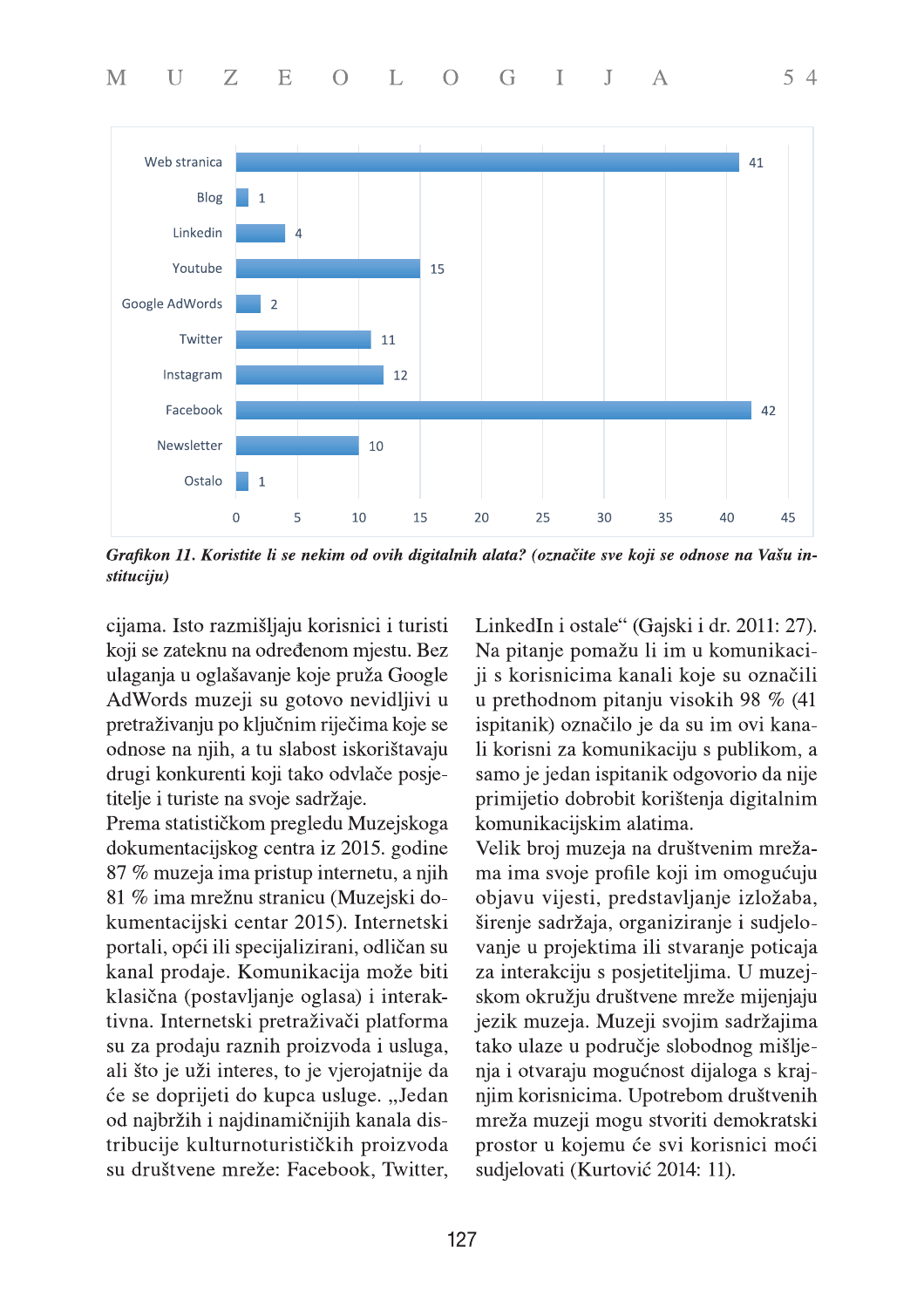

Grafikon 12. Ako ste potvrdno odgovorili na jedan od digitalnih alata, smatrate li da Vam ovi alati pomažu u komunikaciji s publikom?

Rezultati pokazuju da su muzejski djelatnici svjesni važnosti digitalnih komunikacijskih kanala i prepoznaju korist koju njima dobivaju.

U idućem pitanju ispitanici su bili upućeni da opisno odgovore kako im digitalni komunikacijski alati pomažu u svakodnevnim radnim zadatcima. Odgovori su tematski kategorizirani, a pokazuju da postoji nekoliko glavnih dobrobiti koje su ispitanici primijetili u korištenju digitalnim marketinškim alatima.

Može se uočiti kako su glavne prednosti izražene sljedećim kategorijama:

- veća i brža dostupnost informacija o muzejskim aktivnostima
- izravna komunikacija s korisnicima
- širenje svijesti o muzeju i izgradnja imidža
- smanjeni troškovi oglašavanja
- privlačenje novih korisnika.

Gotovo svi ispitanici navode povećanje broja korisnika kao jednu od glavnih

dobrobiti korištenja digitalnim komunikacijskim alatima, a najveći broj koristi se njima radi obavještavanja publike o izložbama, događajima, otvorenjima, radionicama i dr. u muzeju. Istraživanja koja su orijentirana isključivo na korištenje društvenim mrežama i uopće digitalnim medijima je malo. Jedno istraživanje provela je Holgraad 2011. godine na 123 danska muzeja. Rezultati istraživanja 123 muzejske mrežne stranice i stranice na društvenim mrežama pokazuju da se polovica danskih muzeja koristi društvenim mrežama, a najaktivniji su među njima umjetnički muzeji. Unatoč činjenici što je polovica danskih muzeja na Facebooku, većina muzeja ima nizak stupanj interakcije s korisnicima. U radu se zaključuje da se danski muzeji služe društvenim medijima kako bi privukli više posjetitelja u muzeje (Villaespesa 2013). Drugo istraživanje na koje ću se pozvati istraživanje je Dudareve iz 2014. godine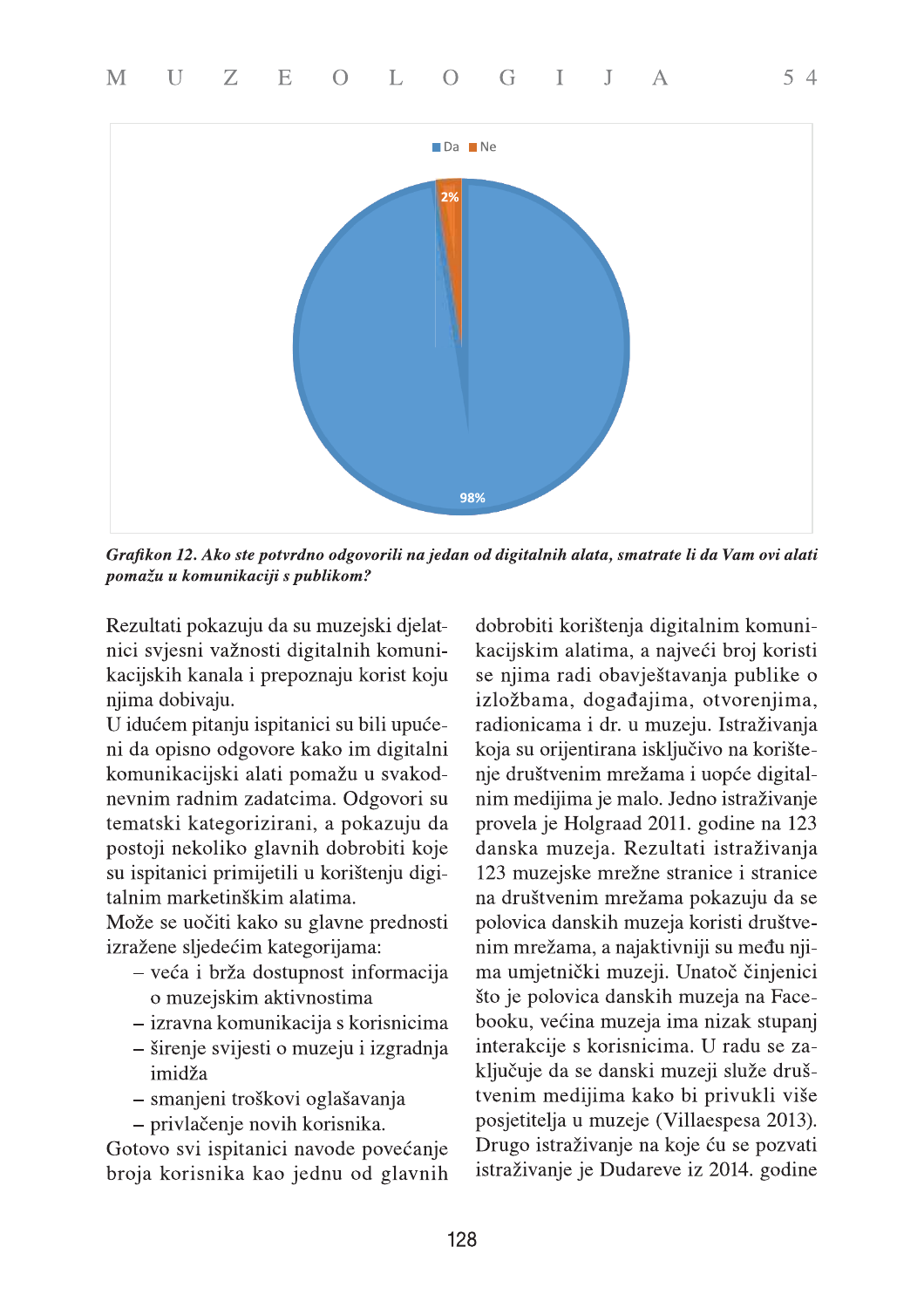|  | M U Z E O L O G I J A |  |  |  | 54 |  |
|--|-----------------------|--|--|--|----|--|
|  |                       |  |  |  |    |  |

u kojemu je analizirala korisnike triju muzejskih stranica na Facebooku i istraživala motiviranost korisnika da čitaju objave tih muzeja. Rezultati istraživanja pokazali su da publiku muzeja na stranici na Facebooku motiviraju različite stvari na interakciju. Autorica je pronašla vezu između posjećivanja muzeja i praćenja njihovih stranica na Facebooku. Međutim, muzejske stranice na Facebooku privlače velik broj korisnika koji nisu skloni posjećivati muzeje redovito. Dudareva (2014) je zaključila kako se društvenim medijima u tom smislu muzeji mogu koristiti za poboljšanje dugoročnih odnosa s publikom i za uključivanje nove publike s muzejskim iskustvima.

Rezultati istraživanja svjetskih muzealaca pokazuju sličnosti s korištenjem digitalnim komunikacijskim kanalima i u hrvatskim muzejima. Može se zaključiti da je najvažniji cilj komunikacije koju omogućuju digitalni mediji privlačenje posjetitelja na fizičku lokaciju muzeja, stvaranje svijesti o muzeju i ostvarivanje izravne komunikacije s korisnicima.

U marketinškom smislu korištenje digitalnim komunikacijskim alatima najčešće se odnosi na oglašavanje tim načinom, što podrazumijeva novčana ulaganja. Zato su u sljedećem pitanju ispitanici odgovarali ulaže li ustanova u kojoj djeluju novčana sredstva kako bi došla do što većeg broja korisnika.

Rezultati pokazuju kako 69 $\%$ ustanova (29 ispitanika) ne ulaže novac u predstavljanje digitalnim alatima, a njih 31 % (13 ispitanika) navodi da ustanova u kojoj rade odvaja novac za predstavljanje digitalnim alatima. Kao što sam prije navela, oglašavanje digitalnim kanalima danas je najjeftiniji oblik marketinškog oglašavanja. No osim što smanjuje troškove, rezultati se mogu detaljno pratiti u stvarnom vremenu, publiku kojoj se obraća može se detaljno ciljati te ulaganja u ovaj tip predstavljanja najčešće rezultiraju uspjehom. Digitalni marke-



Grafikon 13. Ulaže li Vaša institucija novac u predstavljanje digitalnim marketinškim alatima?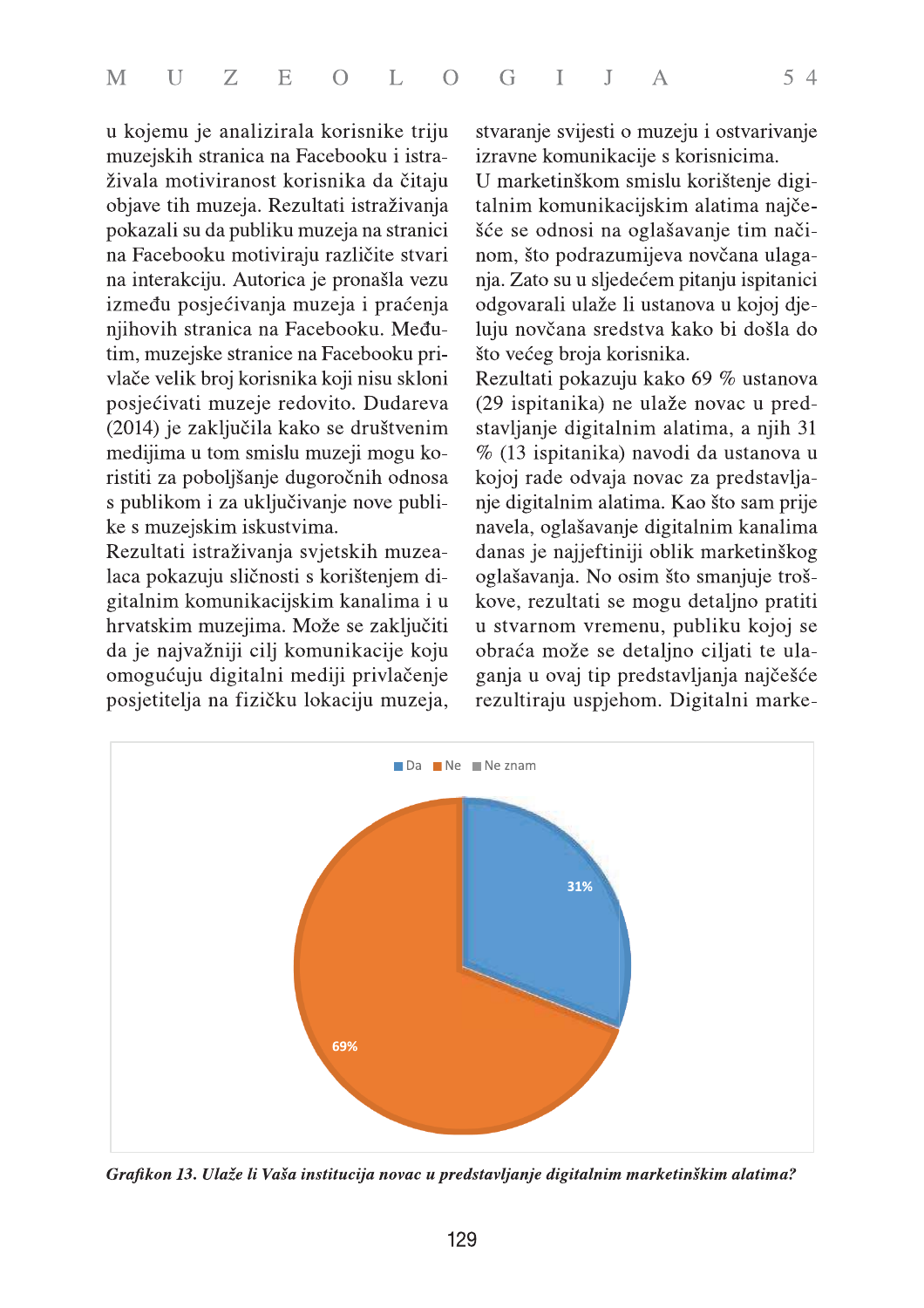tinški alati najčešće su u vlasništvu tvrtki koje nude besplatno korištenje, no ako se tim alatima koristi samo radi posla, bez primjerenog ulaganja u predstavljanje, vidljivost će biti minimalna i nezadovoljavajuća. Stoga je ulaganje novca u ovaj oblik marketinške komunikacije nužno. Muzeji bi trebali biti osvješteniji o dobrobitima koje im nude digitalni komunikacijski kanali i provoditi analize isplativosti, kako bi novac koji troše na primjerice velike plakate, sponzorirane članke i slično uložili u kanale koji im za manji novac donose veći uspjeh.

Jedan je od glavnih marketinških zadataka provođenje kontrole uspješnosti i analize, stoga je iduće pitanje usmjereno na način na koji muzeji vode kontrolu nad svojim digitalnim komunikacijskim kanalima.

Iz rezultata je vidljivo da visokih 74 % muzeja (31 ispitanik) ne provodi analize svojih digitalnih komunikacijskih kanala. Njih 4,8 % (dva ispitanika) izrazilo je kako ne zna provode li se takve analize, a samo njih 21 % (devet ispitanika) provodi redovite analize. Izvjesno je da većina muzeja još uvijek ne raspolaže preciznim podatcima o tome tko su im korisnici i odakle sve dolaze. Njihov se posao dakle zasniva na pretpostavkama ili manje-više slučajnim dedukcijama (Šola 2001: 148). Istraživanje Mlivić Budeš iz 2014. godine donosi slične rezultate. Na pitanje o tome prikupljaju li muzeji sustavno informacije iz okružja i analiziraju li promjene u ponašanju korisnika 63,4 % odgovorilo je negativno, a 36,6 % izjasnilo se za pozitivan odgovor (Mlivić Budeš 2014: 179). Ovakvi rezultati pokazuju kako samo manji postotak muzeja analizira svoje komunikacijske kanale, što je poražavajuće. Bez sustavne analize nije moguće očekivati unapređenje komunikacijskih kanala, ostvarenje zadanih ciljeva niti prilagodbu potrebama



Grafikon 14. Provodite li redovito analize digitalnih komunikacijskih kanala i njihova utjecaja na Vašu instituciju?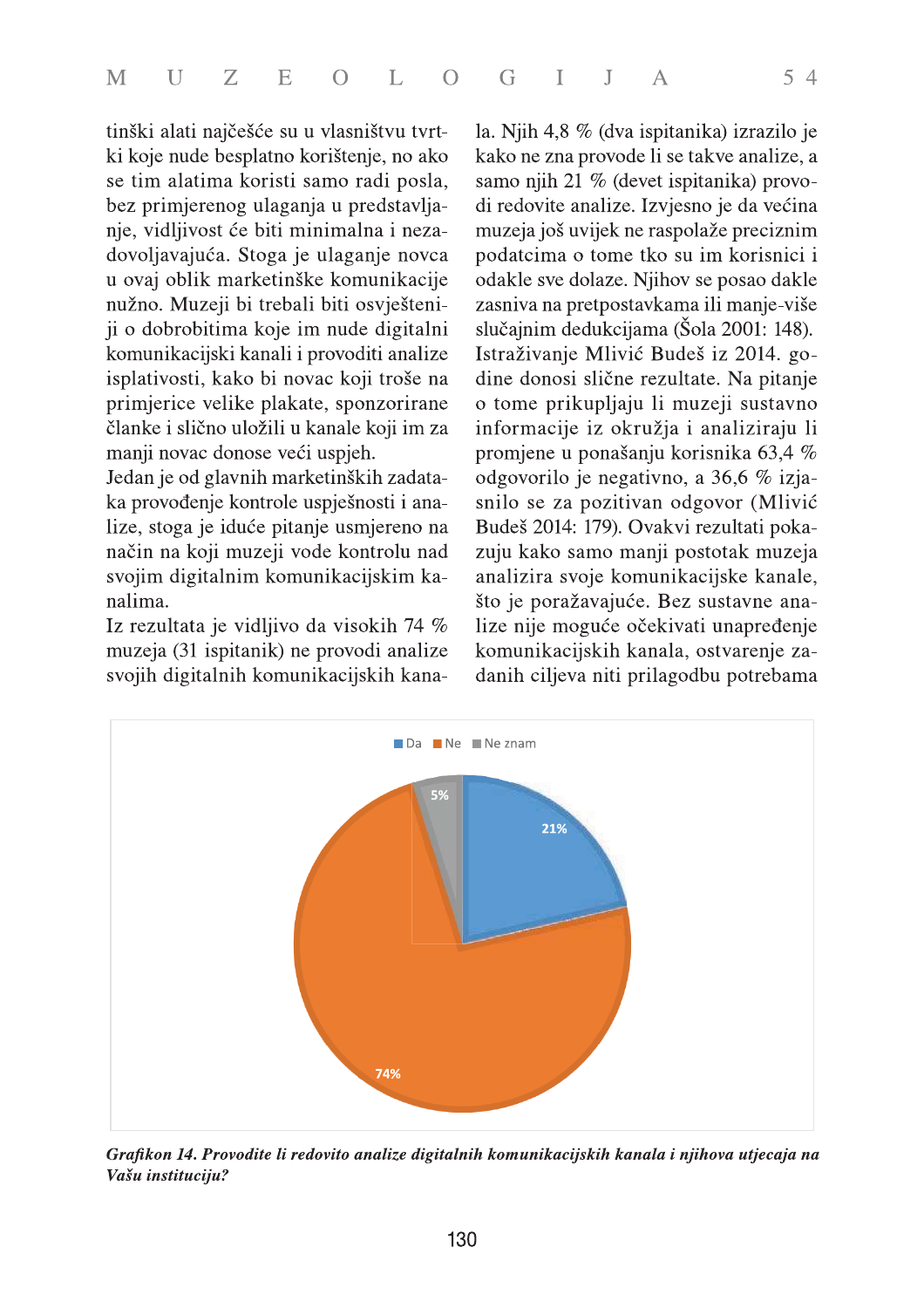korisnika koje se stalno mijenjaju. Cilj je marketinga dati mjerljive i uočljive rezultate, a to je nemoguće postići bez provođenja redovitih analiza. Iz 14. pitanja vidljivo je da ispitanici primjećuju korist koju ostvaruju korištenjem digitalnim marketinškim alatima, no vrlo je upitno kako se ta korist evidentira ako ne postoje sustavne analize koje se provode u muzejima. Osobna procjena ne može biti jedino mjerilo po kojemu se muzealci ravnaju, nego ona mora biti jasno iskazana stupnjem ostvarenja unaprijed zadanih ciljeva.

Rezultati ovog pitanja pokazuju kako 57 % muzeja (24 ispitanika) ima osobu zaduženu za vođenje digitalnih komunikacijskih kanala, a 43 % (18 ispitanika) nema. Ako ustanova nema odjel za marketing, uputno je da se osoba kojoj je povjeren zadatak vođenja digitalnih kanala obrazuje u tom području te da to postane njezino trajno zaduženje. U slučaju ovih 42,9 % ispitanika teško je zaključiti bavi

li se više osoba digitalnim komunikacijskim kanalima te jesu li za te poslove priučene. Postoji opći stav da za vođenje digitalnih kanala nije potrebno predznanje jer se danas gotovo svi njima privatno koristimo, ali poslovno korištenje ne može se s tim mjeriti te nije uputno da se tim kanalima tako koristi. Ulaganje u izobrazbu zaposlenika stoga je nužno. Većina muzealaca danas odlazi na jednodnevne ili poludnevne radionice, no takav tip izobrazbe nije dostatan kako bi se savladale vještine potrebne za marketinško planiranje i upravljanje digitalnim komunikacijskim kanalima.

Donošenje novog Zakona o muzejima 2015. godine uzbudilo je i podijelilo stavove muzejskih djelatnika. Naime, prema njemu "stručne poslove u muzeju i galeriji te muzeju, galeriji i zbirci unutar pravne osobe obavljaju muzejski pedagog, viši muzejski pedagog, muzejski pedagog savjetnik, dokumentarist, viši dokumentarist, dokumentarist savjetnik,



Grafikon 15. Postoji li u muzeju osoba zadužena za vođenje digitalnih komunikacijskih kanala?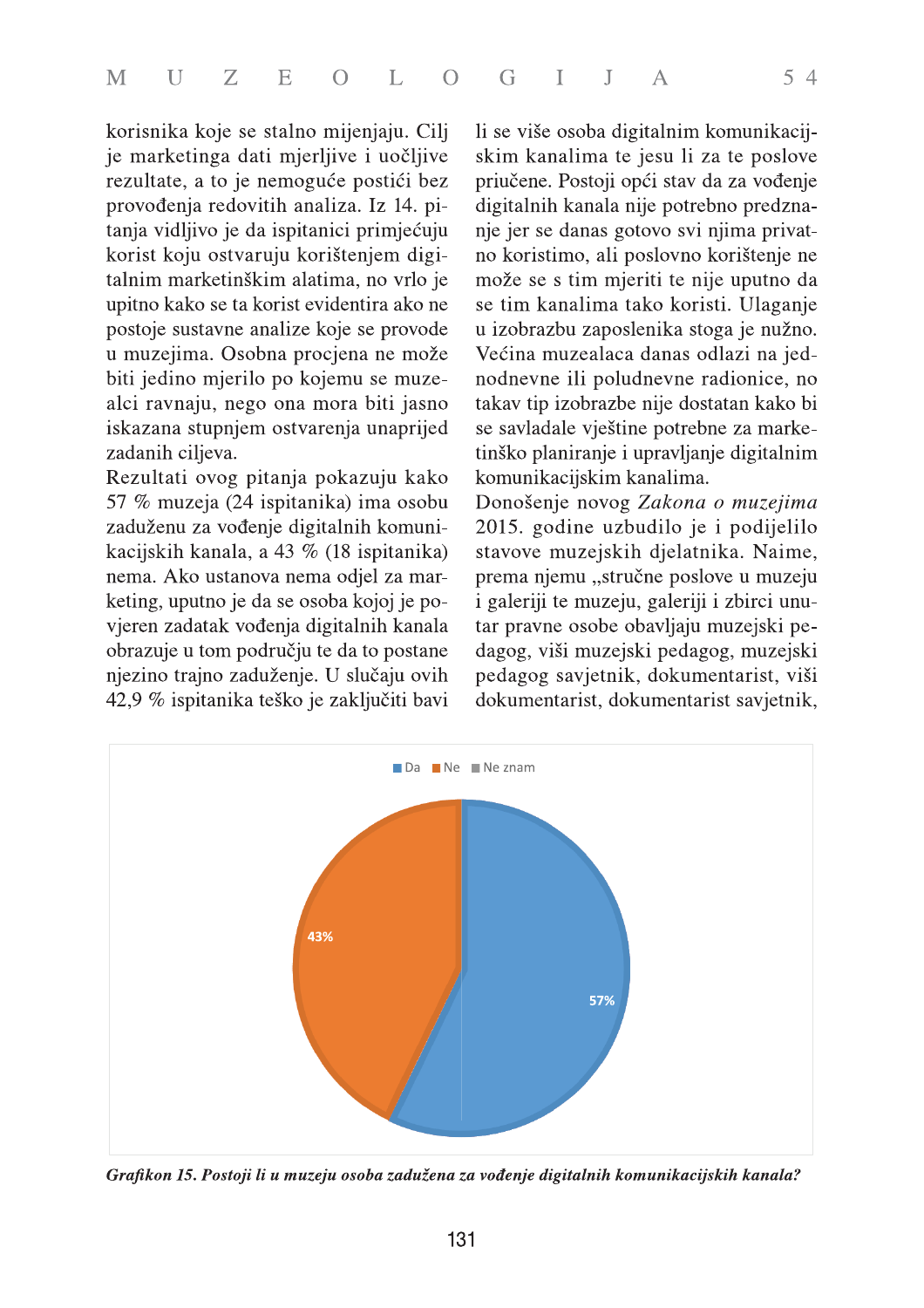

Grafikon 16. Smatrate li da će donošenje novog zakona o muzejima utjecati na broj marketinških stručnjaka u muzejima?

informatičar, viši informatičar, informatičar savjetnik, restaurator, viši restaurator, restaurator savjetnik, voditelj marketinga, viši voditelj marketinga, savjetnik za marketing, voditelj odnosa s javnošću, viši voditelj odnosa s javnošću, savjetnik za odnose s javnošću" (Hrvatski sabor 2015). Na idućem pitanju ispitanici su se izjašnjavali o tome misle li da će donošenje ovog zakona utjecati na zapošljavanje marketinških stručnjaka u muzeju.

Rezultati pokazuju kako 62 % (26 ispitanika) smatra da novi zakon neće imati utjecaja na zapošljavanje novih stručnjaka u muzeju, a 38 % (16 ispitanika) smatra da hoće. Kako će se situacija stvarno odvijati treba pratiti u godišnjim izvješćima Muzejskoga dokumentacijskog centra, koji svake godine donosi podatke o zaposlenicima u muzejima.

Sljedeća skupina pitanja od ispitanika je zahtijevala da na Likertovoj ljestvici od pet stupnjeva iskažu svoje slaganje sa sedam tvrdnji koje se odnose na stav prema provođenju marketinških aktivnosti u muzejskim ustanovama. Odgovori označeni brojem 1 znače da se ispitanici u potpunosti ne slažu s tvrdnjom, a oni označeni brojem 5 da se u potpunosti slažu s tvrdnjom.

 $54$ 

Rezultati pokazuju da se većina ispitanika ne slaže s tvrdnjom da marketinškim aktivnostima nije mjesto u muzeju, a samo dva ispitanika navode da se u potpunosti slažu s tom tvrdnjom. Iz rezultata je vidljivo da je većina muzejskih djelatnika osviještena o potrebi marketinških aktivnosti u muzeju. Marketing postaje nezaobilazna aktivnost suvremenih muzeja, ali i pratećih ustanova poput turističkih zajednica, galerija, interpretacijskih centara i slično. Bez marketinškog plana ustanova je brod bez kormila jer je smisao plana da definira odnos muzeja prema sredini u kojoj postoji (Bennett 1994: 118).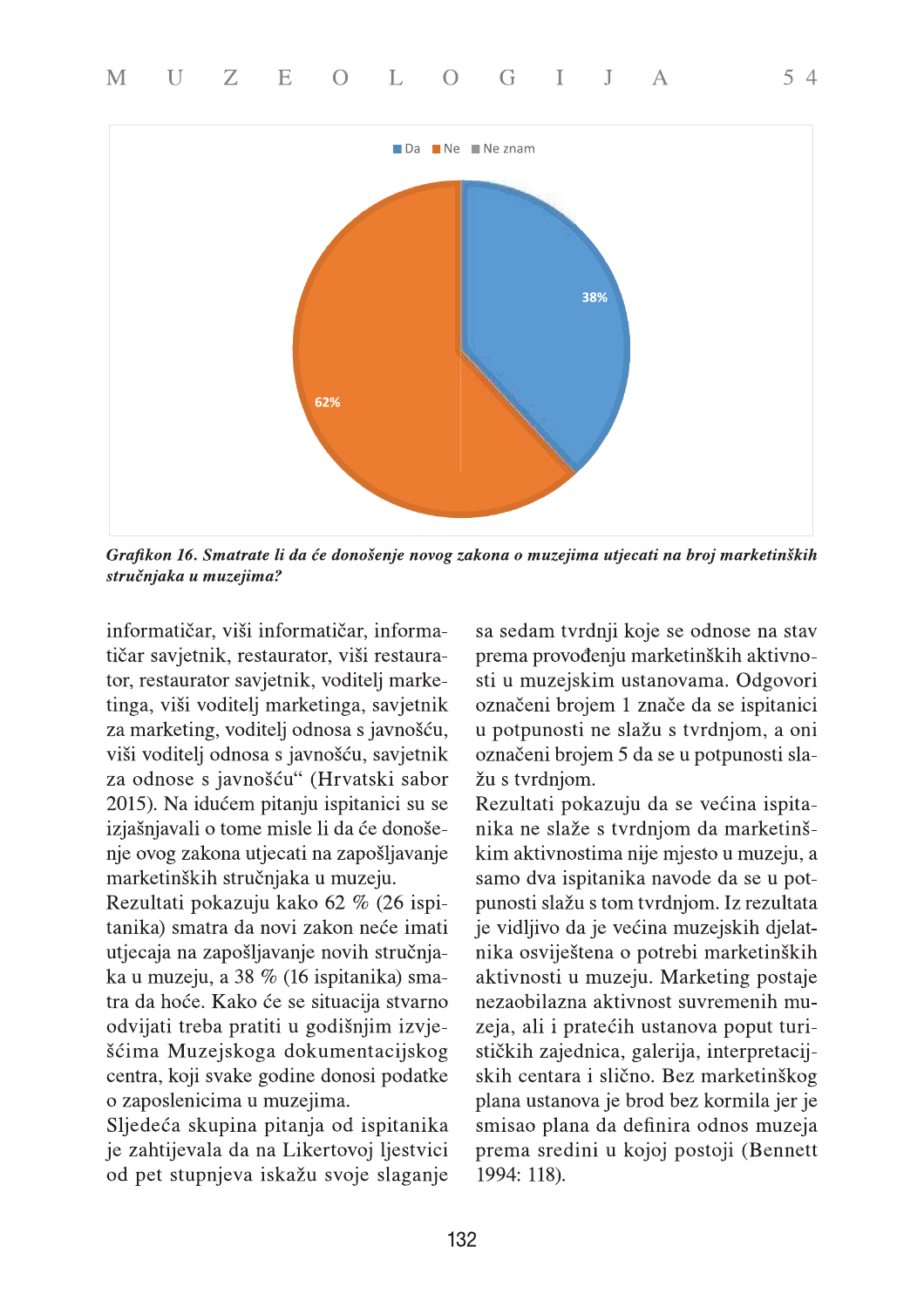

Grafikon 17. Marketinškim aktivnostima nije mjesto u muzeju.



Grafikon 18. Ulaganjima u marketing smanjujemo proračun za ostale aktivnosti u muzeju.

Većina ispitanika smatra da ulaganje u marketing ne utječe na ostale aktivnosti u muzeju, jedanaest ispitanika niti se slaže niti se ne slaže s ovom tvrdnjom, a visok i potpun stupanj slaganja ističe devet ispitanika. Iz ovih odgovora možemo zaključiti da muzejski djelatnici još uvijek gledaju na marketing kao na konkurentnu djelatnost, a ne kao na komplementarnu.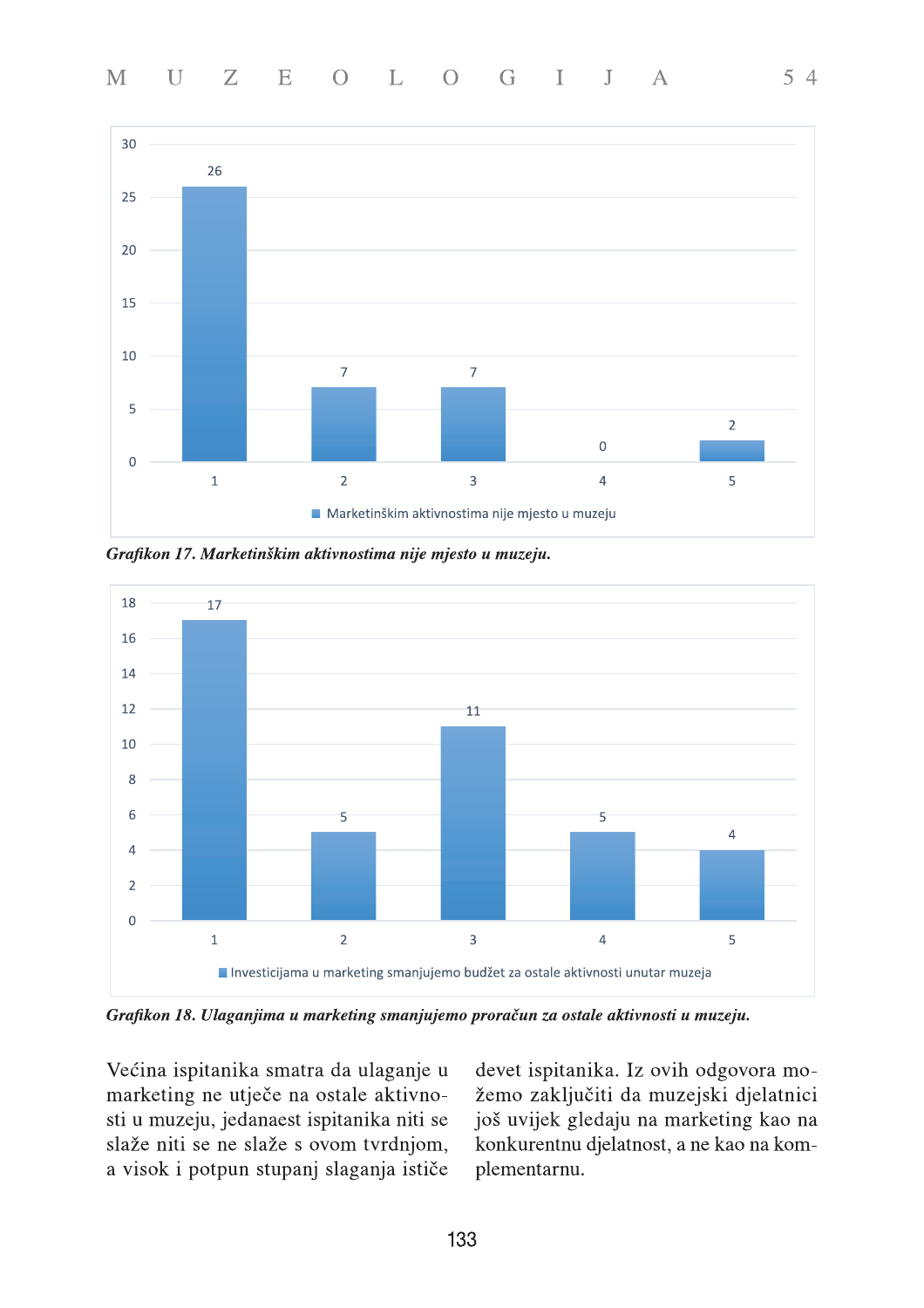

Grafikon 19. Zapošljavanjem marketinških stručnjaka smanjujemo kapacitete za zapošljavanje stručnoga muzejskog osoblja.

Iz navedenih odgovora vidljivo je da većina ispitanika smatra da zapošljavanje marketinških stručnjaka ne utječe na zapošljavanje muzejskih stručnjaka dok su ostali odgovori prilično ravnomjerno raspoređeni. Devet ispitanika ipak naginje mišljenju da će muzejski profesionalci biti zakinuti zapošljavanjem marketinš-



Grafikon 20. Provođenje marketinških aktivnosti pridonosi povećanju broja posjetitelja.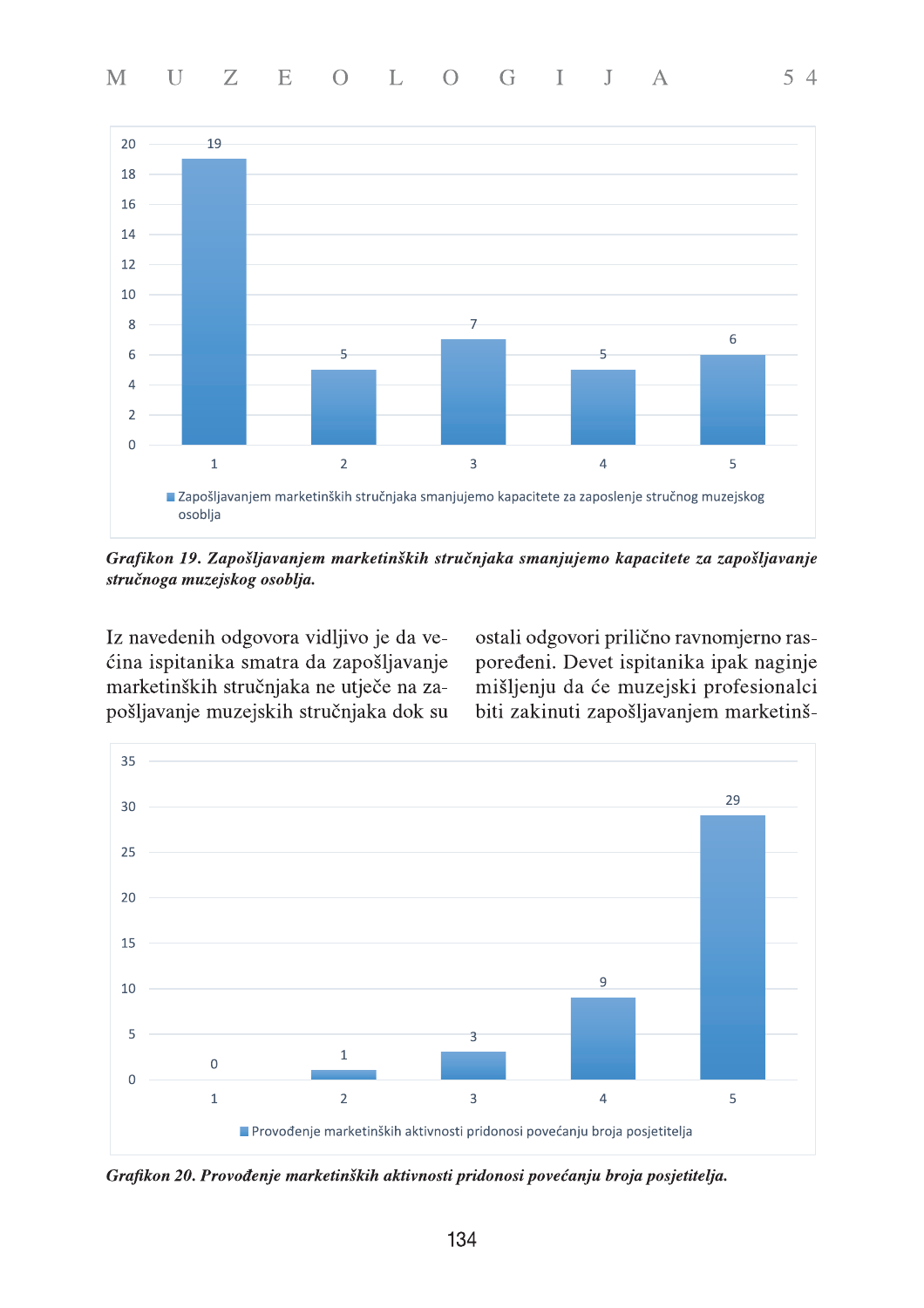

Grafikon 21. Digitalni marketinški alati neozbiljan su način komunikacije s publikom.

kih stručnjaka. "Ako se ovako nastavi, stručnjak za marketing postat će važniji od muzejskog djelatnika" (Šola 2001: 297). To obično kažu kustosi koji ne vjeruju u snagu i uvjerljivost svoje struke. Jakoj, samosvjesnoj muzejskoj profesiji stručnjak za marketing je kao i arhitekt, dizajner ili financijski savjetnik - struč-



Grafikon 22. Muzeji bi se trebali bolje i brže prilagođavati komunikaciji s pomoću novih tehnologija.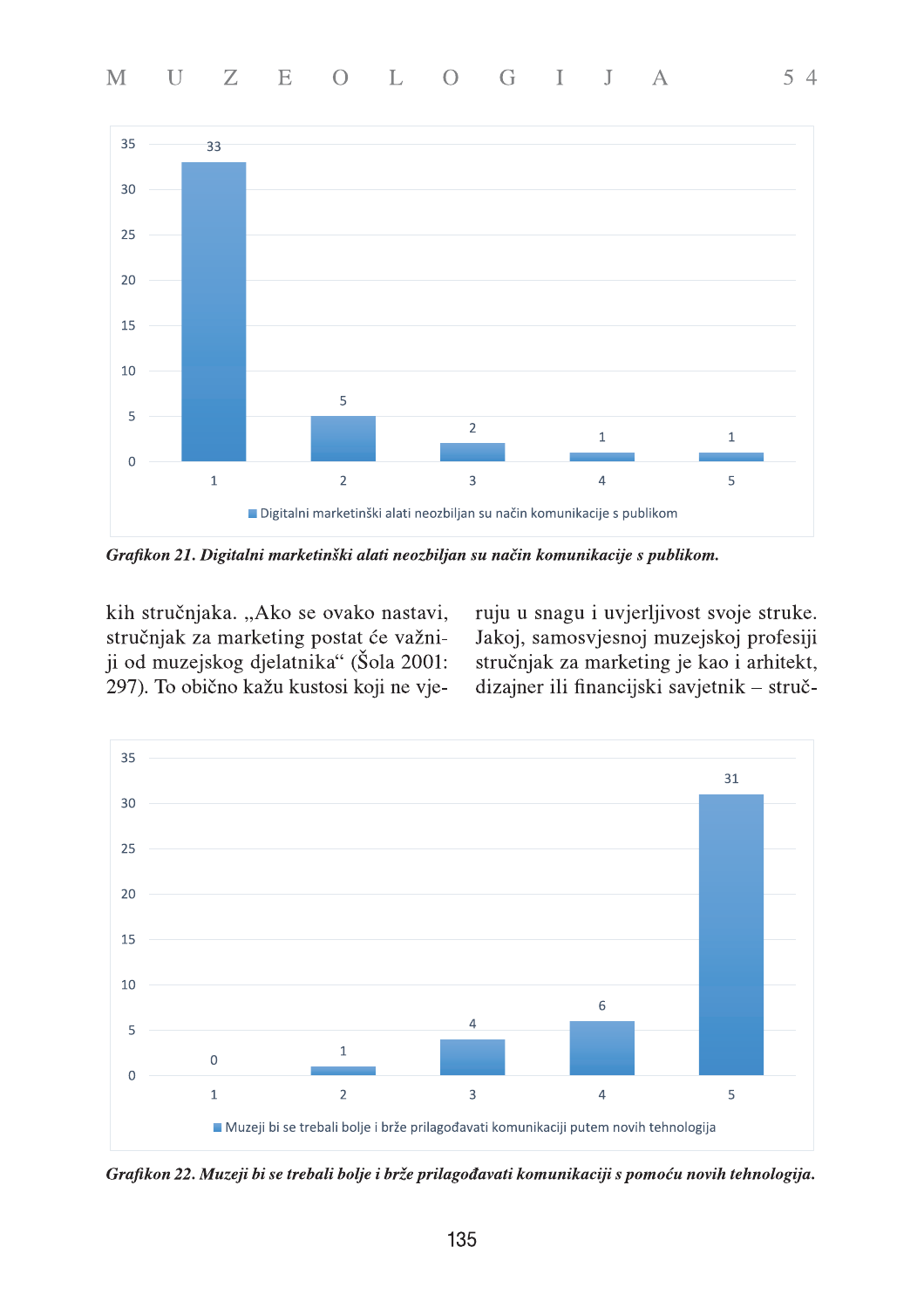njak koji će svojim doprinosom optimizirati kvalitetu rada u muzeju (Šola 2001: 297). Marketinški i muzejski stručnjaci ne smiju se smatrati konkurencijom, već ravnopravnim kolegama koji rade na zajedničkom cilju unapređenja muzejske ponude i komunikacije s korisnicima.

Iz rezultata je vidljivo da su muzejski djelatnici povezali provođenje marketinških aktivnosti s povećanjem broja posjetitelja. U Tablici 1 ispitanici i sami ističu kako je povećanje broja posjetitelja jedna od glavnih dobrobiti upotrebe digitalnih marketinških kanala.

Većina ispitanika smatra da je komunikacija upotrebom digitalnih marketinških alata ozbiljan način komunikacije između muzeja i korisnika, a samo dva ispitanika djelomično ili potpuno smatraju kako je ovakav tip komunikacije neozbiljan način obraćanja publici. Digitalni komunikacijski kanali, poput društvenih

mreža, postali su neizostavno komunikacijsko sredstvo kojim se služe sve društvene skupine. Danas gotovo da i ne postoji muzejska ustanova koja nema otvoren profil na nekoj od društvenih mreža, što pokazuje kako su muzeji svjesni da se njihova publika koristi tim kanalima. Digitalni kanali omogućuju različite vrste komunikacije: od neslužbene komunikacije, objavljivanja znanstvenih članaka i istraživanja provedenih u muzeju, do samo obavještavanja korisnika o nadolazećim događanjima. Ova svestranost i mogućnost izravnog kontakta s korisnicima glavna je prednost digitalnih kanala, čiji bi potencijal muzeji trebali u potpunosti iskoristiti, a trenutačni digitalni trendovi sugeriraju kako će ovaj tip komunikacije postajati sve popularniji. Iz navedenih rezultata vidljivo je da se većina ispitanika slaže s tvrdnjom da se muzeji trebaju bolje i brže prilagođavati



Grafikon 23. Marketinšku djelatnost u muzejima trebalo bi povjeriti isključivo marketinškim stručnjacima.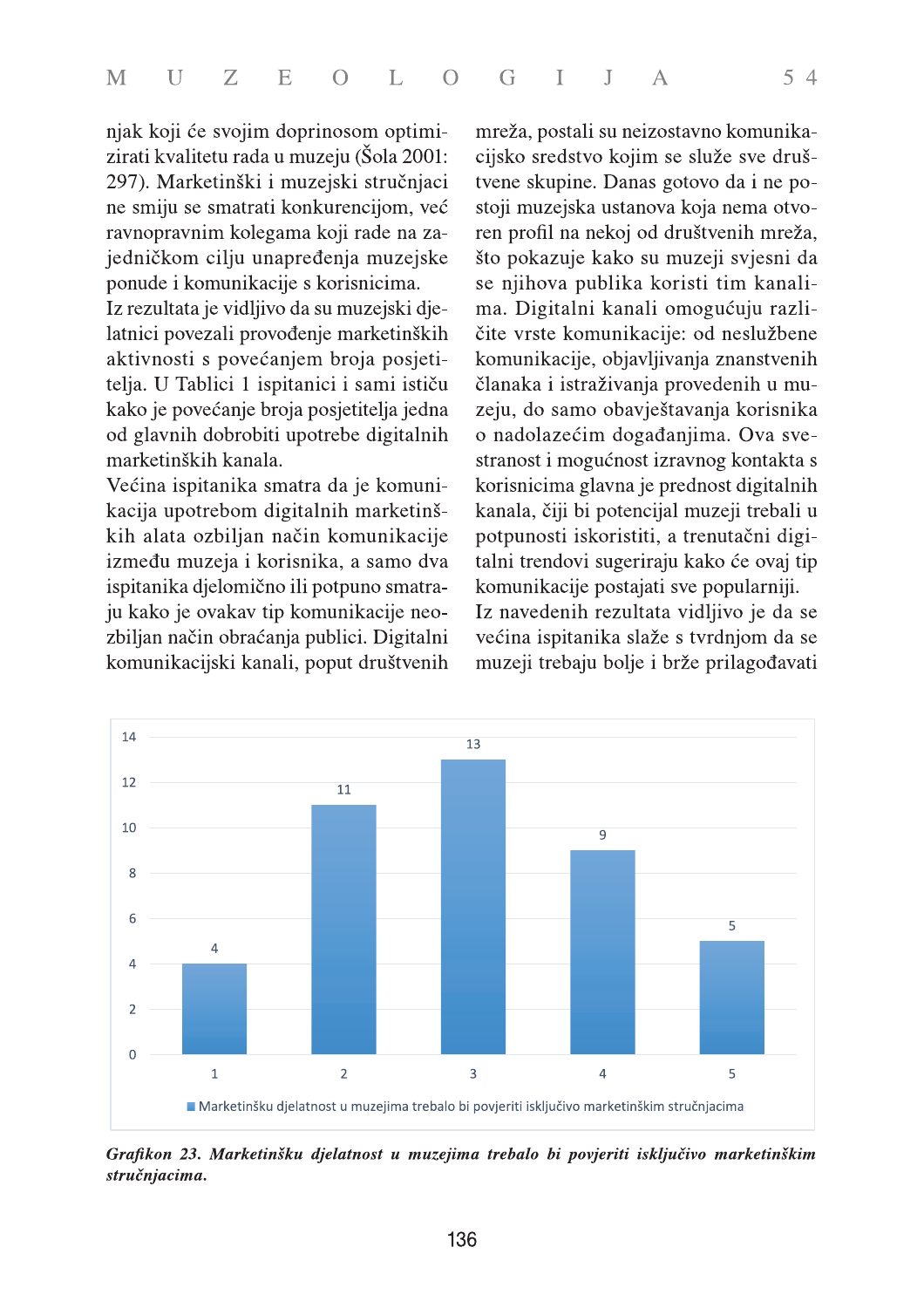komunikaciji koju omogućuju nove tehnologije, a samo se jedna osoba djelomično ne slaže s ovom tvrdnjom.

Muzeji se u posljednje vrijeme jako trude oko komunikacije. Ima muzealaca koji misle da je ona ključ svega i da je upravo ona budućnost muzeja. To se, među ostalim, zbiva i zato što su nove tehnologije kao što je internet u ruke pojedinca stavile takvu komunikacijsku snagu i takvu količinu i kakvoću informacija, kojoj muzeji kao izvori informacija ne mogu konkurirati. Od mnogih muzejskih djelatnosti za pristup posjetitelju posebno su važne izložbe i internet (Gajski i dr. 2011:  $11 - 12$ ).

Rezultati pokazuju da ispitanici nemaju ujednačeno stajalište o ovom pitanju. Najveći broj ispitanika niti se slaže niti se ne slaže s navedenom tvrdnjom, a podjednak se broj ispitanika ne slaže odnosno slaže s njom. Unatoč pokazateljima kako većina ispitanika ima pozitivan stav o marketingu, koji su i sami izrazili u prijašnjim pitanjima, nesigurnost se javlja tek na pitanjima koja stručno muzejsko osoblje stavljaju u odnos s marketinškim stručnjacima, iz čega se može zaključiti kako ispitanici imaju osjećaj da su im oni izravna konkurencija te da ih ne doživljavaju kao potencijalne suradnike. Manjak novčanih sredstava česta je isprika muzeja za nezapošljavanje stručnjaka za marketing, no pravilno osmišljene marketinške akcije prikupit će više novca nego što će ustanova uložiti u njih. Stručnjak za marketing ima impresivan popis mogućih zaduženja koja ovise o veličini muzeja, broju suradnika i ambicijama muzeja. Da bi se uopće mogao njima baviti, mora imati profesionalne značajke (van Vleuten 1986: 21). Runyard ističe kako je jedna od najvrednijih kvaliteta

koju osoba za marketing može imati sposobnost da sagledava organizaciju iznutra i izvana istodobno (1994: 11).

Na kraju upitnika ispitanici su mogli ostaviti dodatan komentar, ako su imali potrebu za time, te je četvero ispitanika iskoristilo tu mogućnost.

#### Tablica 2. Ako imate kakav dodatni komentar na temu marketinga u muzejima, a nisam ga obuhvatila pitanjima, slobodno izrazite svoje mišljenje.

"Kao u svim oblicima djelatnosti i u muzeju i u marketingu valja kombinirati znanje, ideje, snalažljivost, viziju i odgovornost za sve postupke – obećanja valja održati, inače postanu kontraproduktivna. (Još uvijek previše dobro funkcionira 'prodaja magle', a ljudi su ipak manje naivni nego što su bili prije nekoliko godina... Dakle, prolazi u konačnosti kvaliteta, ponuđena uz istinitu informaciju o stvarnoj ponudi te, po mogućnosti, uz 'dodanu vrijednost' na kraju posjeta u muzeju ili nekome drugom središtu koje djeluje po načelima marketinške strategije.)"

"U marketing ima više smisla ulagati u jakim turističkim središtima i većim gradovima gdje je prihod od ulaznica i prodaje publikacija i sl. znatan te kompenzira to ulaganje."

"Muzeji su znanstveno-stručne neprofitabilne javne ustanove u službi društva i svakog pojedinca. Muzeji nisu i ne mogu biti profitabilne marketinške kuće u službi lokalnih, regionalnih ili državnih organa. Muzeji trebaju marketing radi boljeg informiranja javnosti o njihovu radu, djelovanju na polju promidžbe i zaštite kulturne baštine RH. Marketing je pomoćno sredstvo uspješnosti muzeja jednako kao i pročitani katalog izložbe."

"U muzeju marketing, uz malo dodatne prakse i, recimo, nekoliko seminara, mogu uspješno voditi i stručni muzejski djelatnici kojima marketing nije osnovno zvanje."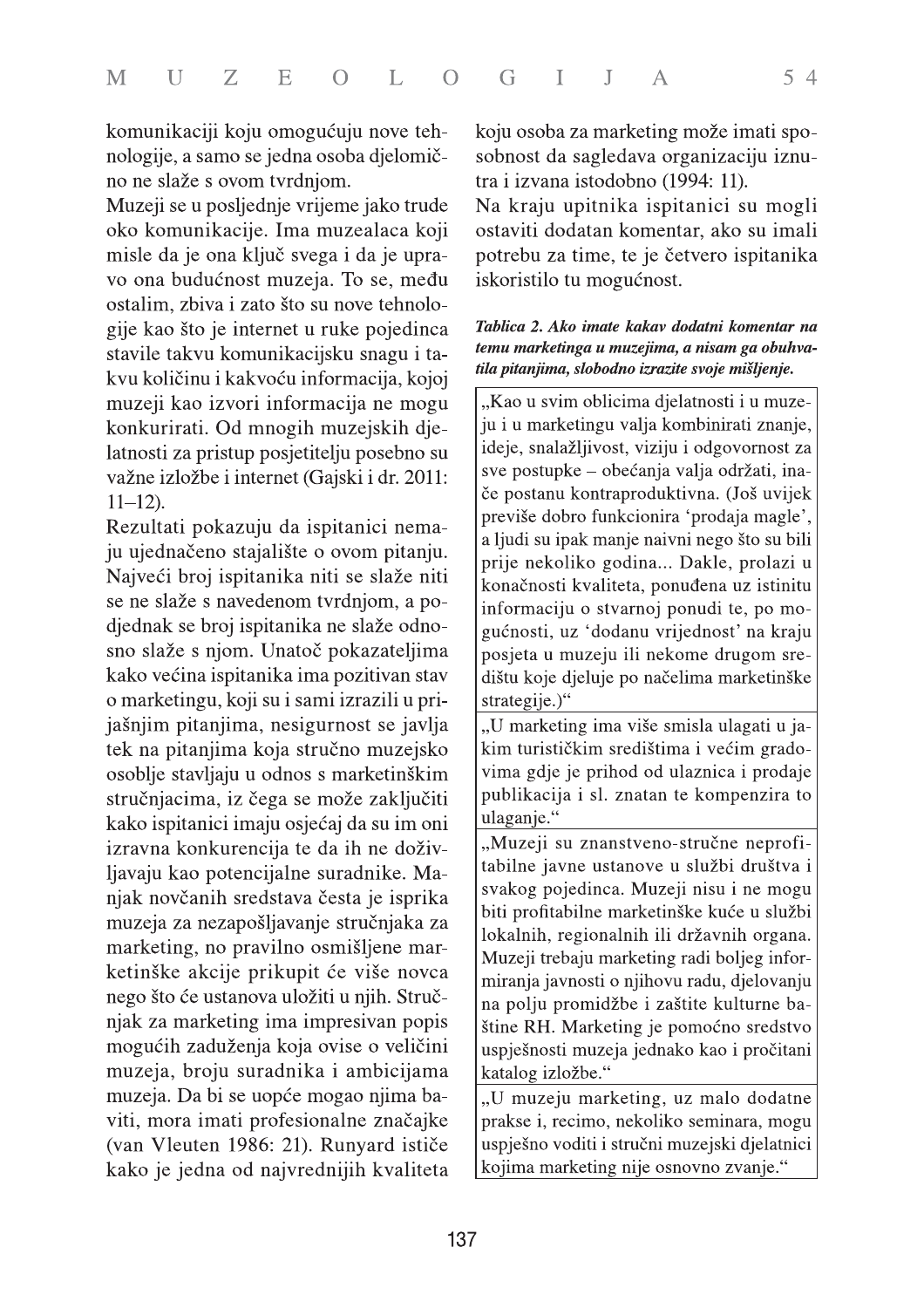Budući da su ovi odgovori rezultati osobnih promišljanja ispitanika, nije moguće donijeti zaključke koji bi se mogli primijeniti na cijelu skupinu ispitanika, no svakako su vrijedan uvid u pojedinačno mišljenje stručnih djelatnika muzeja.

## **ZAKLJUČAK**

Nova vremena zahtijevaju od tradicionalnih ustanova, poput muzeja, da se osvijeste i počnu intenzivno te promišljeno okretati svojim korisnicima. Ovim radom dotaknula sam se samo dijela poslova i načina na koje marketing može ostvariti pozitivan utjecaj na muzeje i druge kulturne ustanove. Umanjivanje vrijednosti školovanog stručnjaka i obavljanje posla po načelu "ja to mogu sam" muzejima neće donijeti željena očekivanja i ulaganja u marketing. Školovana osoba bolje će povezati tržišno okružje s ustanovom, a ustanova joj mora pružiti priliku da stvarno spozna njezine potrebe i korisnike kojima se obraća. Istraživanje koje sam provela pokazuje kako su muzealci osviješteni o marketingu i vrlo vjerojatno su ga spremni prihvatiti na odgovarajući način. Treba imati na umu da je većina digitalnih komunikacijskih kanala u nečijem vlasništvu te da se na njih može gledati kao na poduzeća s kojima se ostvaruje poslovni odnos. Iluzija da su to besplatni kanali, jer ne zahtijevaju plaćanje tijekom otvaranja, ne vrijedi u poslovnom okružju. Nepoznavanje funkcioniranja i naplate oglašavačkog prostora na digitalnim kanalima muzejima donosi slabu vidljivost na sve konkurentnijem tržištu. Potreba za izobrazbom postojećeg kadra stoga je nužna, što je ovo istraživanje i potvrdilo. Smatram da bi se ovakva istraživanja trebala provoditi češće i na većem broju ispitanika kako bi se utvrdili pomaci ili greške u korištenju ovim alatima.

Marketing od sedamdesetih godina 20. stoljeća ulazi u muzeje i taj će trend samo eksponencijalno rasti, i u svijetu i u hrvatskim muzejima. Smatram da predrasude koje prate marketinšku struku trebaju biti odbačene jer su koristi koje marketing može donijeti višestruke za muzejske ustanove. Marketing stoga nije cilj, već neprestani proces koji se razvija zajedno s ustanovom.

#### **LITERATURA**

Bennett, Roger. 1994. Management. Informator. Zagreb.

Čigoja, Danica; Radović, Nikica. 2014. Uloga digitalnog marketinga u očuvanju kulturno-istorijske baštine Srbije. Sinteza 2014 – Impact of the Internet on Business Activities in Serbia and Worldwide. Ur. Stanišić, Milovan. Univerzitet Singidunum. Beograd. Dostupno i na: https://doi. org/10.15308/sinteza-2014-292-294 (pristupljeno 24. travnja 2017.).

Domšić, Lana. 2009. Iskustva španjolskih muzeja u primjeni nove web tehnologije i društvenih mreža. Informatica Museologica 40/3-4. 130-132.

Fletcher, Adrienne; Lee, Moon J. 2012. Current social media uses and evaluations in American museums. Museum Management and Curatorship 27/5. 505-521.

Gajski, Ana i dr. 2011. Muzeji i turizam – djelovanje muzeja kao dionika kulturnog turizma: priručnik. Muzej suvremene umjetnosti. Zagreb. Dostupno i na: http://www.mint.hr/UserDocsImages/arhiva/ muzeji-t-1.pdf (pristupljeno 20. lipnja 2017.).

Ganster, Ligaya; Schumacher, Bridget. 2009. Expanding Beyond our Library Walls: Building an Active Online Community through Facebook. Journal of Web Librarianship 3/2. 111-128.

Hrvatski sabor. 2015. Zakon o muzejima. Klasa: 022-03/15-01/16. Narodne novine 110/2015. Dostupno i na: https://www.zakon.hr/z/302/Zakon-o-muzejima (pristupljeno 27. lipnja 2017.).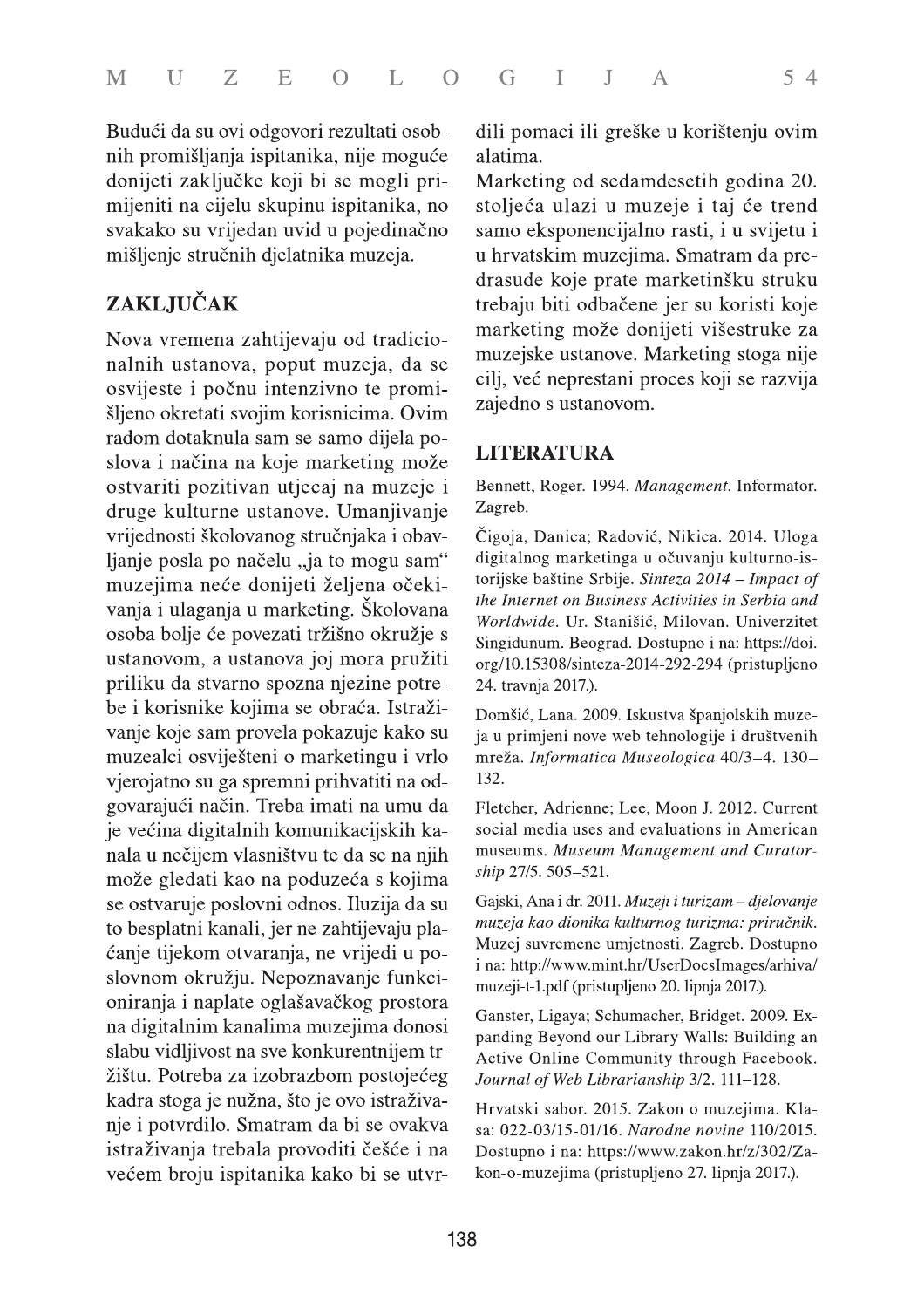Karal, Hasan; Kokoç, Mehmet. 2013. Social Networking Site Usage among University Students: Differences of Educational Level. Croatian Journal of Education 15/3. 629-654.

Kotler, Neil G.; Kotler, Philip; Kotler, Wendy I. 2008. Museum Marketing and Strategy: Designing Missions, Building Audiences, Generating Revenue and Resources. Jossey-Bass. San Francisco.

Kurtović, Ileana. 2014. Uloga društvene mreže Facebook u muzejskoj komunikaciji. Diplomski rad. Filozofski fakultet Sveučilišta u Zagrebu. Zagreb.

Kušić, Siniša. 2010. Online društvene mreže i društveno umrežavanje kod učenika osnovne škole: navike Facebook generacije. Život i škola 56/24. 103-125.

Lewis, Peter. 1992. Museums and marketing. Manual of Curatorship: A Guide to Museum Practice. Ur. Thompson, John M. A. i dr. Butterworth-Heinemann, Oxford.

Meler, Marcel. 2006. Marketing u kulturi. Ekonomski fakultet Sveučilišta Josipa Jurja Strossmayera. Osijek.

Mlivić Budeš, Elvira. 2014. Vrednovanje marketinške komunikacije u muzejima Republike Hrvatske. Doktorski rad. Filozofski fakultet Sveučilišta u Zagrebu. Zagreb.

Pavičić, Jurica; Alfirević, Nikša; Aleksić, Ljiljana. 2006. Marketing i menadžment u kulturi i umjetnosti. Masmedia. Zagreb.

Rosen, Dina; Nelson, Charles. 2008. Web 2.0: A New Generation of Learners and Education. Computers in the Schools: Interdisciplinary Journal of Practice, Theory, and Applied Research 25/3-4. 211-225.

Runyard, Sue. 1994. The museum marketing handbook. Museums and Galleries Commission. London.

Škare, Vatroslav. 2011. Internetski marketing. Marketing. Ur. Previšić, Jozo; Ozretić Došen, Đurđana. Adverta. Zagreb. Dostupno i na: http:// web.efzg.hr/dok/MAR/ipandza/UM-Internetski marketing-separat\_19\_poglavlje.pdf (pristupljeno 29. travnja 2017.).

Šola, Tomislav. 2001. Marketing u muzejima ili o vrlini i kako je obznaniti. Hrvatsko muzejsko društvo. Zagreb.

van Vleuten, Ronald, 1986. The Role of the Museum Public Relations Officer. The ICOM Handbook of Museum Public Relations. Ur. Bellow, Corinne. International Council of Museums. Paris.

vom Lehn, Dirk. 2006. Embodying experience: A video-based examination of visitors' conduct and interaction in museums. European Journal of Marketing 40/11-12. 1340-1359.

#### **MREŽNI IZVORI**

Anderson, Shaun. 2017. How To Get To Number 1 On Google in 2017 Without Breaking The Rules. Hobo UK SEO Services. https://www.hobo-web. co.uk/how-to-get-to-number-1-on-google/ (pristupljeno 16. lipnja 2017.).

Brooker & Hopkins Associates. 2001. The Marketing Mix for Museums and Leisure Attractions. London. http://www.attractmarketing.co.uk/articles/better\_museum\_marketing.pdf (pristupljeno 2. travnja 2017.).

Dudareva, Natalia, 2014. Museums in social media. Museums and the Web 2013. Ur. Proctor, Nancy; Cherry, Rich. Museums and the Web. Silver Spring, MD. http://mwf2014.museumsandtheweb.com/paper/museums-in-social-media/ (pristupljeno 30. lipnja 2017.).

Marketing. 2017. Hrvatska enciklopedija. Leksikografski zavod Miroslav Krleža. Zagreb. http:// www.enciklopedija.hr/natuknica.aspx?id=38988 (pristupljeno 28. travnja 2017.).

Muzejski dokumentacijski centar. 2015. Muzejska statistika za 2015. godinu. http://www.mdc. hr/hr/muzeji/muzejska-statistika/statistika-hrvatskih-muzeja/ (pristupljeno 18. lipnja 2017.).

Paliaga, Marko; Mihovilović, Josip. s. a. Marketing putem društvenih mreža [prezentacija]. http:// bit.ly/1bKyIpi (pristupljeno 13. lipnja 2017.).

Šimunko, Renata. 2007. Web 2.0 konferencija. Edupoint časopis 7/55. CARNet. Zagreb. http:// edupoint.carnet.hr/casopis/55/clanci/1.html (pristupljeno 15. travnja 2017.).

Tomljenović, Renata i dr. 2003. Strategija razvoja kulturnog turizma: "Od turizma i kulture do kulturnog turizma". Institut za turizam. Zagreb.

http://web.efzg.hr/dok/TUR/okesar//Strategija%20Razvoja%20Kulturnog%20Turizma.pdf (pristupljeno 13. svibnja 2017.).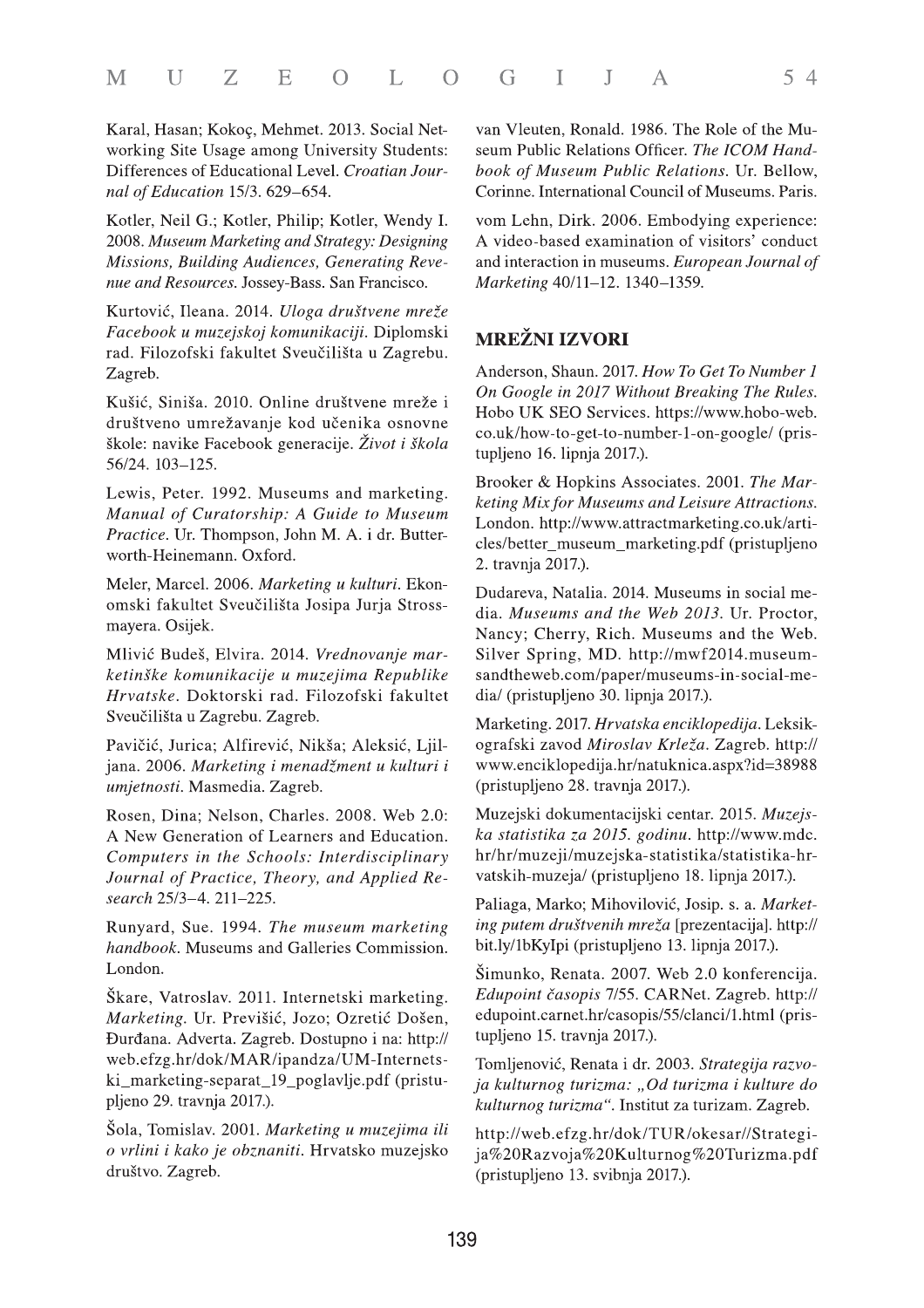Trengove Jones, Alex; Malczyk, Anna; Beneke, Justin. 2011. Internet Marketing Textbook. GetSmarter. https://open.uct.ac.za/bitstream/ item/3998/Internet\_Marketing\_textbook.pdf (pristupljeno 12. ožujka 2017.).

Villaespesa, Elena. 2013. Diving into the Museum's Social Media Stream: Analysis of the Visitor Experience in 140 Characters. Museums and the Web 2013. Ur. Proctor, Nancy; Cherry, Rich. Museums and the Web. Silver Spring, MD. http://mw2013.museumsandtheweb.com/paper/ diving-into-the-museums-social-media-stream/ (pristupljeno 30. lipnja 2017.).

## **PRILOG1**

#### **ANKETNI UPITNIK**

#### Digitalni marketinški alati u muzejima

Unaprijed Vam zahvaljujem na ispunjavanju ove ankete koja će omogućiti pisanje diplomskog rada u okviru studija Muzeologije i upravljanja baštinom na Filozofskom fakultetu u Zagrebu.

Ovom anketom ispituju se mišljenja/stavovi muzejskih djelatnika (u stručnim zvanjima) o ulozi marketinga u muzejima Hrvatske. Za ispunjavanje ankete potrebno je 5 do 10 minuta.

\* obavezno

- 1. Prosječna godišnja posjećenost Vašeg muzeja je:\*
	- $-$  > 10000 posjetitelja
	- $-10000 50000$  posjetitelja
	- $-50000 100000$  posjetitelja
	- $-$  < 100 000 posjetitelja
	- $-$  Ne znam.
- 2. Vrsta muzeja u kojem djelujete:\*
	- Etnografski
	- Arheološki
	- Povijesni
- Tehnički
- Prirodoslovni
- Umjetnički
- $-$  Opći
- $-$  Ostalo:
- $3.$ Postoji li u Vašem muzeju odjel za marketing?\*
	- $-$  Da.
	- $-$  Ne.
	- $-$  Ne znam.
- Ako da, koliko je ljudi zaposleno u 4. tom odjelu? Vaš odgovor:
- Ako ne, postoji li osoba zadužena za 5. marketinške djelatnosti u Vašem muzeju?
	- $-$  Da.
	- $-$  Ne.
	- $-$  Ne znam.
- Ako u Vašem muzeju ne postoji oso-6. ba koja se bavi marketingom, angažirate li za marketinške usluge stručnjake izvan muzeja?
	- $-$  Da.
	- $-$  Ne.
	- $-$  Ne znam.
- $7.$ Ako niste muzejski djelatnik koji je isključivo zadužen za marketing, jesu li neke od Vaših aktivnosti u muzeju povezane s marketingom?
	- $-$  Da.
	- $-$  Ne.
- 8. Ako ste odgovorili da, molim Vas da ukratko opišete koje su to aktivnosti i zaduženja.

Vaš odgovor: \_\_\_\_\_\_\_\_\_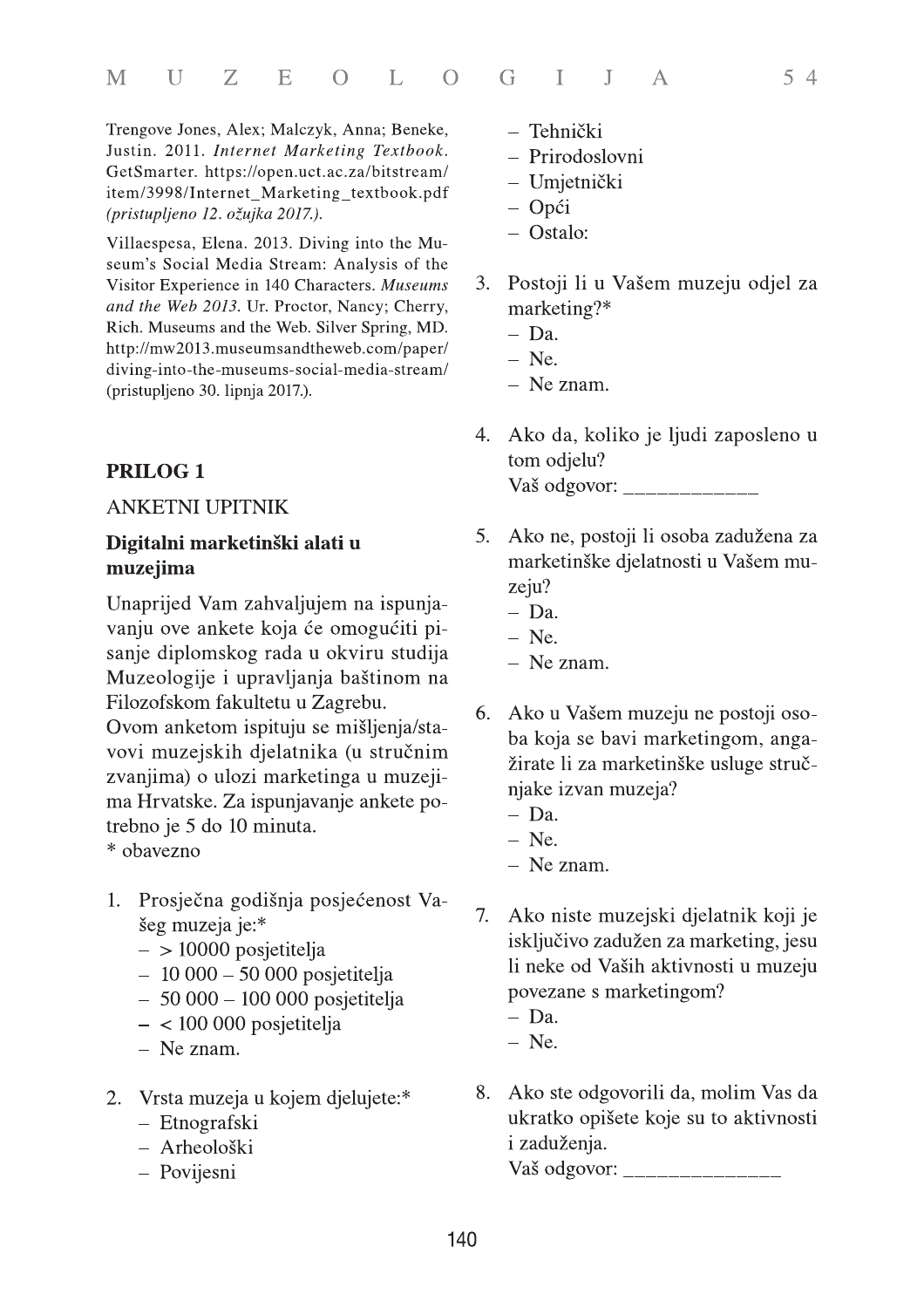- 9. Smatrate li da je Vašem muzeju potreban marketinški stručnjak (ako ga nemate)?
	- $-$  Da.
	- $-$  Ne.
- 10. Ima li Vaš muzej izrađenu marketinšku strategiju?\*
	- $-$  Da.
	- $-$  Ne.
	- $-$  Ne znam.
- 11. Ima li Vaš muzej izrađenu digitalnu marketinšku strategiju?\*
	- $-$  Da.
	- $-$  Ne.
	- $-$  Ne znam.
- 12. Koristite li se nekim od ovih digitalnih alata? (označite sve koji se odnose na Vašu instituciju)\*
	- Mrežna stranica
	- Newsletter
	- Facebook
	- $-$  Instagram
	- Twitter
	- Google Adwords
	- YouTube kanal
	- $-$  LinkedIn
	- Ostalo:
- 13. Ako ste potvrdno odgovorili na jedan od digitalnih alata, smatrate li da Vam ovi alati pomažu u komunikaciji s publikom?
	- $-$  Da.
	- $-$  Ne.
- 14. Ako je Vaš odgovor da, molim Vas da ukratko opišete na koji način ste primijetili da Vam ovi komunikacijski alati pomažu? Vaš odgovor:
- 15. Ulaže li Vaša institucija novac u predstavljanje digitalnim marketinškim alatima?\*
	- $-$  Da.
	- $-$  Ne.
	- $-$  Ne znam.
- 16. Provodite li redovito analize digitalnih komunikacijskih kanala i njihova utjecaja na Vašu instituciju?\*
	- $-$  Da.
	- $-$  Ne.
	- $-$  Ne znam.
- 17. Postoji li u muzeju osoba zadužena za vođenje digitalnih komunikacijskih kanala?\*
	- $-$  Da.
	- $-$  Ne.
	- $-$  Ne znam.
- 18. Smatrate li da će donošenje novog zakona o muzejima utjecati na broj marketinških stručnjaka u muzeji $ma$ ?\*
	- $-$  Da.
	- $-$  Ne.
- 19. Marketinškim aktivnostima nije mjesto u muzeju.\* Ne slažem se.  $-1$  2 3 4 5  $-$ U potpunosti se slažem.
- 20. Ulaganjima u marketing smanjujemo proračun za ostale aktivnosti u muzeju.\* Ne slažem se.  $-1$  2 3 4 5  $-$ U potpunosti se slažem.
- 21. Zapošljavanjem marketinških stručnjaka smanjujemo kapacitete za zapošljavanje stručnoga muzejskog osoblja.\*